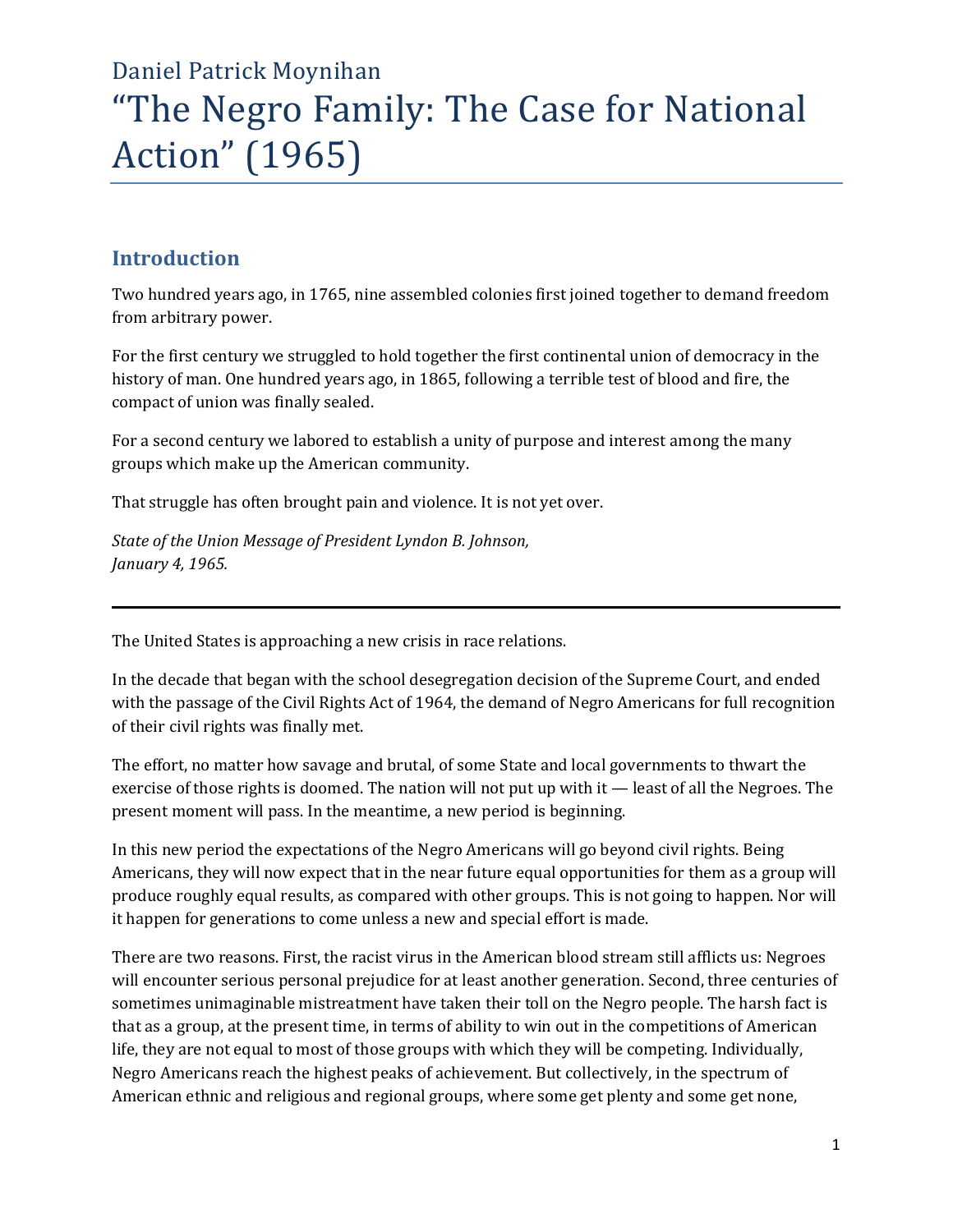where some send eighty percent of their children to college and others pull them out of school at the 8th grade, Negroes are among the weakest.

The most difficult fact for white Americans to understand is that in these terms the circumstances of the Negro American community in recent years has probably been getting *worse, not better*.

Indices of dollars of income, standards of living, and years of education deceive. The gap between the Negro and most other groups in American society is widening.

The fundamental problem, in which this is most clearly the case, is that of family structure. The evidence — not final, but powerfully persuasive — is that the Negro family in the urban ghettos is crumbling. A middle class group has managed to save itself, but for vast numbers of the unskilled, poorly educated city working class the fabric of conventional social relationships has all but disintegrated. There are indications that the situation may have been arrested in the past few years, but the general post war trend is unmistakable. So long as this situation persists, the cycle of poverty and disadvantage will continue to repeat itself.

The thesis of this paper is that these events, in combination, confront the nation with a new kind of problem. Measures that have worked in the past, or would work for most groups in the present, will not work here. A national effort is required that will give a unity of purpose to the many activities of the Federal government in this area, directed to a new kind of national goal: the establishment of a stable Negro family structure.

This would be a new departure for Federal policy. And a difficult one. But it almost certainly offers the only possibility of resolving in our time what is, after all, the nation's oldest, and most intransigent, and now its most dangerous social problem. What Gunnar Myrdal said in An American Dilemma remains true today: *"America is free to chose whether the Negro shall remain her liability or become her opportunity."*

# **Chapter I**

The Negro American revolution is rightly regarded as the most important domestic event of the postwar period in the United States.

Nothing like it has occurred since the upheavals of the 1930's which led to the organization of the great industrial trade unions, and which in turn profoundly altered both the economy and the political scene. There have been few other events in our history - the American Revolution itself, the surge of Jacksonian Democracy in the 1830's, the Abolitionist movement, and the Populist movement of the late 19th Century - comparable to the current Negro movement.

There has been none more important. The Negro American revolution holds forth the prospect that the American Republic, which at birth was flawed by the institution of Negro slavery, and which throughout its history has been marred by the unequal treatment of Negro citizens, will at last redeem the full promise of the Declaration of Independence.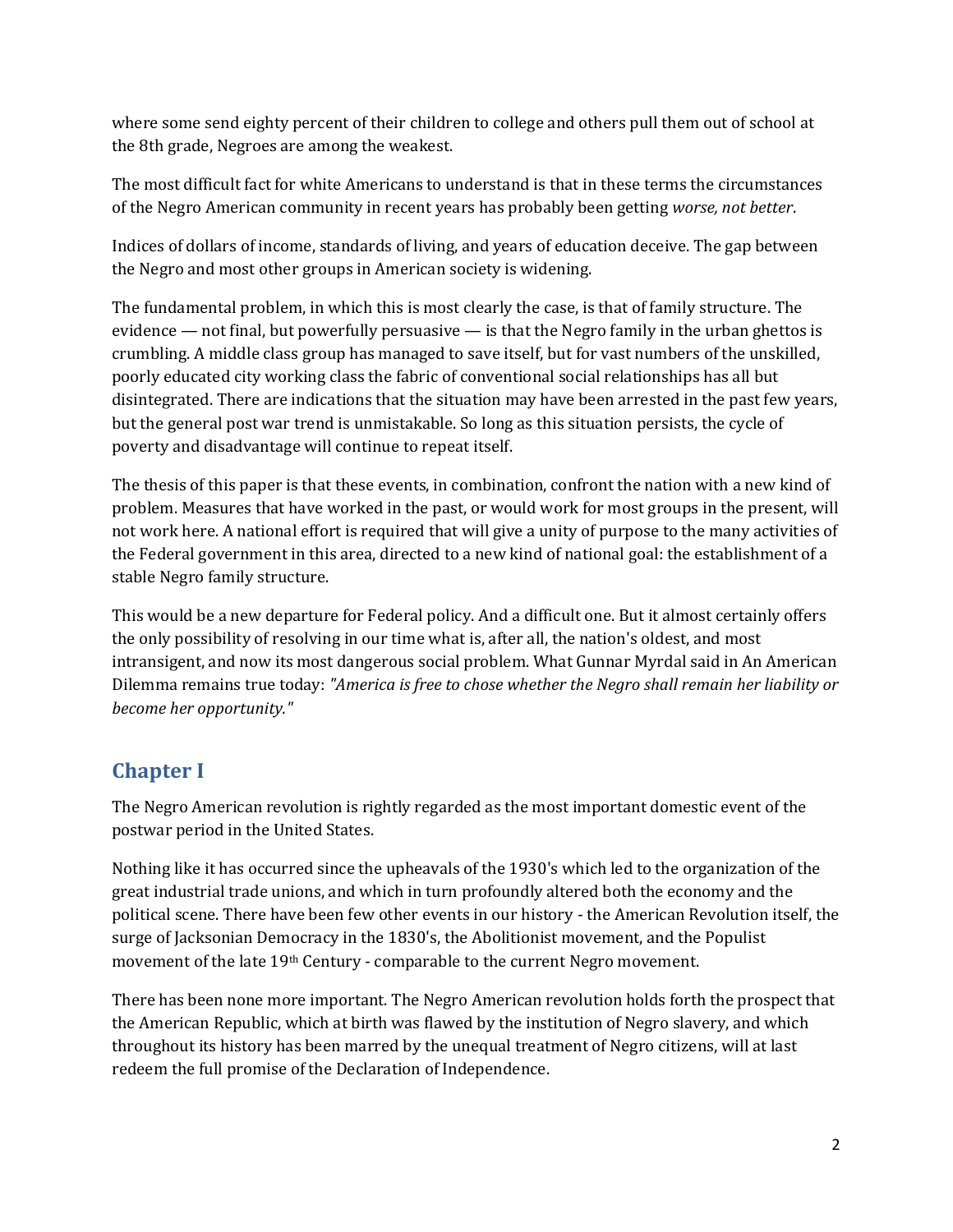Although the Negro leadership has conducted itself with the strictest propriety, acting always and only as American citizens asserting their rights within the framework of the American political system, it is no less clear that the movement has profound international implications.

It was in no way a matter of chance that the nonviolent tactics and philosophy of the movement, as it began in the South, were consciously adapted from the techniques by which the Congress Party undertook to free the Indian nation from British colonial rule. It was not a matter of chance that the Negro movement caught fire in America at just that moment when the nations of Africa were gaining their freedom. Nor is it merely incidental that the world should have fastened its attention on events in the United States at a time when the possibility that the nations of the world will divide along color lines seems suddenly not only possible, but even imminent.

(Such racist views have made progress within the Negro American community itself - which can hardly be expected to be immune to a virus that is endemic in the white community. The Black Muslim doctrines, based on total alienation from the white world, exert a powerful influence. On the far left, the attraction of Chinese Communism can no longer be ignored.)

It is clear that what happens in America is being taken as a sign of what can, or must, happen in the world at large. The course of world events will be profoundly affected by the success or failure of the Negro American revolution in seeking the peaceful assimilation of the races in the United States. The award of the Nobel Peace Prize to Dr. Martin Luther King was as much an expression of the hope for the future, as it was recognition for past achievement.

It is no less clear that carrying this revolution forward to a successful conclusion is a first priority confronting the Great Society.

## **The End of the Beginning**

The major events of the onset of the Negro revolution are now behind us.

The *political events* were three: First, the Negroes themselves organized as a mass movement. Their organizations have been in some ways better disciplined and better led than any in our history. They have established an unprecedented alliance with religious groups throughout the nation and have maintained close ties with both political parties and with most segments of the trade union movement. Second, the Kennedy-Johnson Administration committed the Federal government to the cause of Negro equality. This had never happened before. Third, the 1964 Presidential election was practically a referendum on this commitment: if these were terms made by the opposition, they were in effect accepted by the President.

The overwhelming victory of President Johnson must be taken as emphatic popular endorsement of the unmistakable, and openly avowed course which the Federal government has pursued under his leadership.

The *administrative events* were threefold as well: First, beginning with the establishment of the President's Committee on Equal Employment Opportunity and on to the enactment of the Manpower Development and Training Act of 1962, the Federal government has launched a major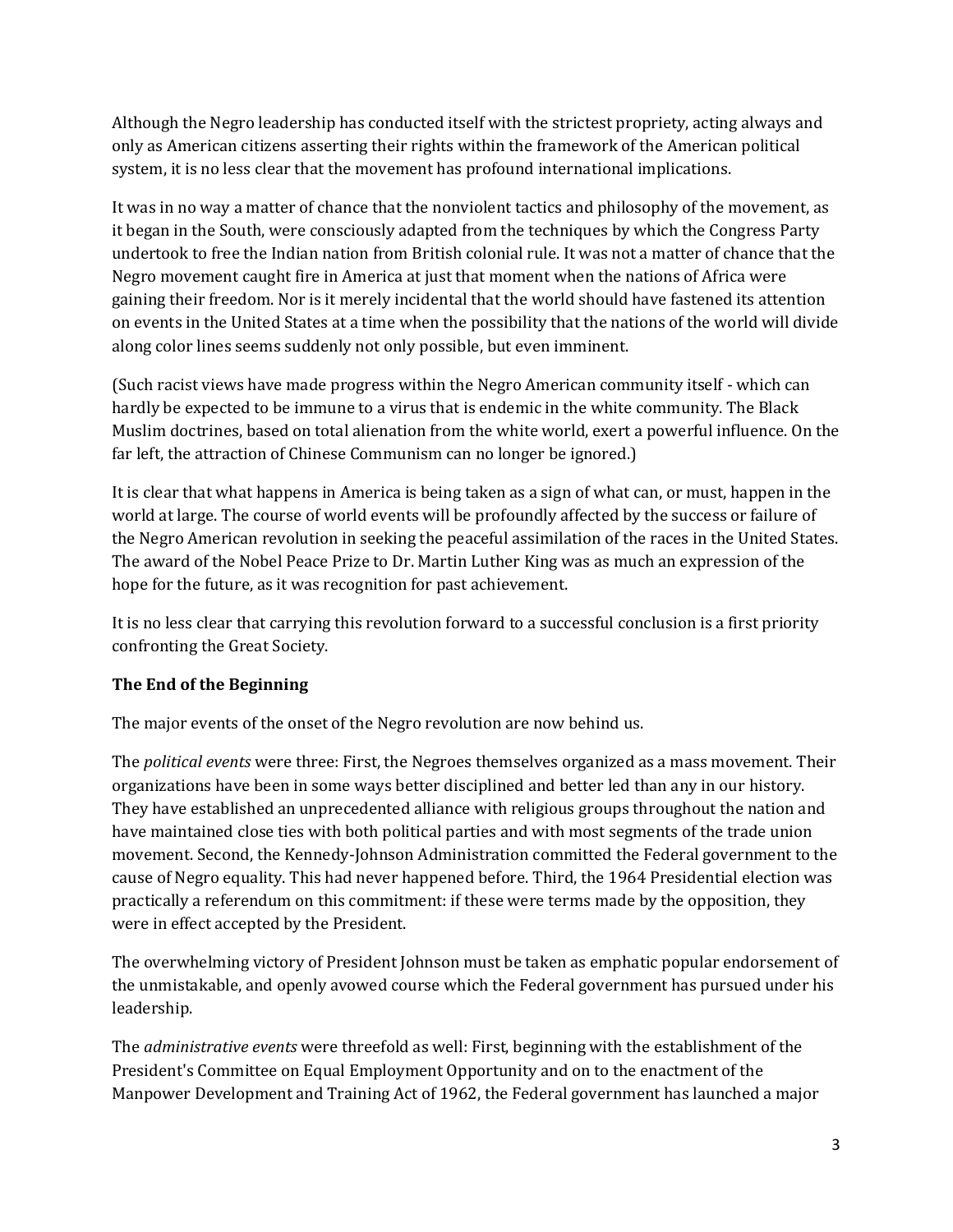national effort to redress the profound imbalance between the economic position of the Negro citizens and the rest of the nation that derives primarily from their unequal position in the labor market. Second, the Economic Opportunity Act of 1964 began a major national effort to abolish poverty, a condition in which almost half of Negro families are living. Third, the Civil Rights Act of 1964 marked the end of the era of legal and formal discrimination against Negroes and created important new machinery for combating covert discrimination and unequal treatment. (The Act does not guarantee an end to harassment in matters such as voter registration, but does make it more or less incumbent upon government to take further steps to thwart such efforts when they do occur.)

The *legal events* were no less specific. Beginning with *Brown. V. Board of Education* in 1954, through the decade that culminated in the recent decisions upholding Title II of the Civil Rights Act, the Federal judiciary, led by the Supreme Court, has used every opportunity to combat unequal treatment of Negro citizens. It may be put as a general proposition that the laws of the United States now look upon any such treatment as obnoxious, and that the courts will strike it down wherever it appears.

#### **The Demand for Equality**

With these events behind us, the nation now faces a different set of challenges, which may prove more difficult to meet, if only because they cannot be cast as concrete propositions of right and wrong.

The fundamental problem here is that the Negro revolution, like the industrial upheaval of the 1930's, is a movement for equality as well as for liberty.

Liberty and Equality are the twin ideals of American democracy. But they are not the same thing. Nor, most importantly, are they equally attractive to all groups at any given time nor yet are they always compatible, one with the other.

Many persons who would gladly die for liberty are appalled by equality. Many who are devoted to equality are puzzled and even troubled by liberty. Much of the political history of the American nation can be seen as a competition between these two ideals, as for example, the unending troubles between capital and labor.

By and large, liberty has been the ideal with the higher social prestige in America. It has been the middle class aspiration, par excellence. (Note the assertions of the conservative right that our is a republic, not a democracy.) Equality, on the other hand, has enjoyed tolerance more than acceptance. Yet it has roots deep in Western civilization and "is at least coeval with, if not prior to, liberty in the history of Western political thought." $\frac{1}{2}$ 

American democracy has not always been successful in maintaining a balance between these two ideals, and notably so where the Negro American is concerned. "Lincoln freed the slaves," but they were given liberty, not equality. It was therefore possible in the century that followed to deprive their descendants of much of their liberty as well.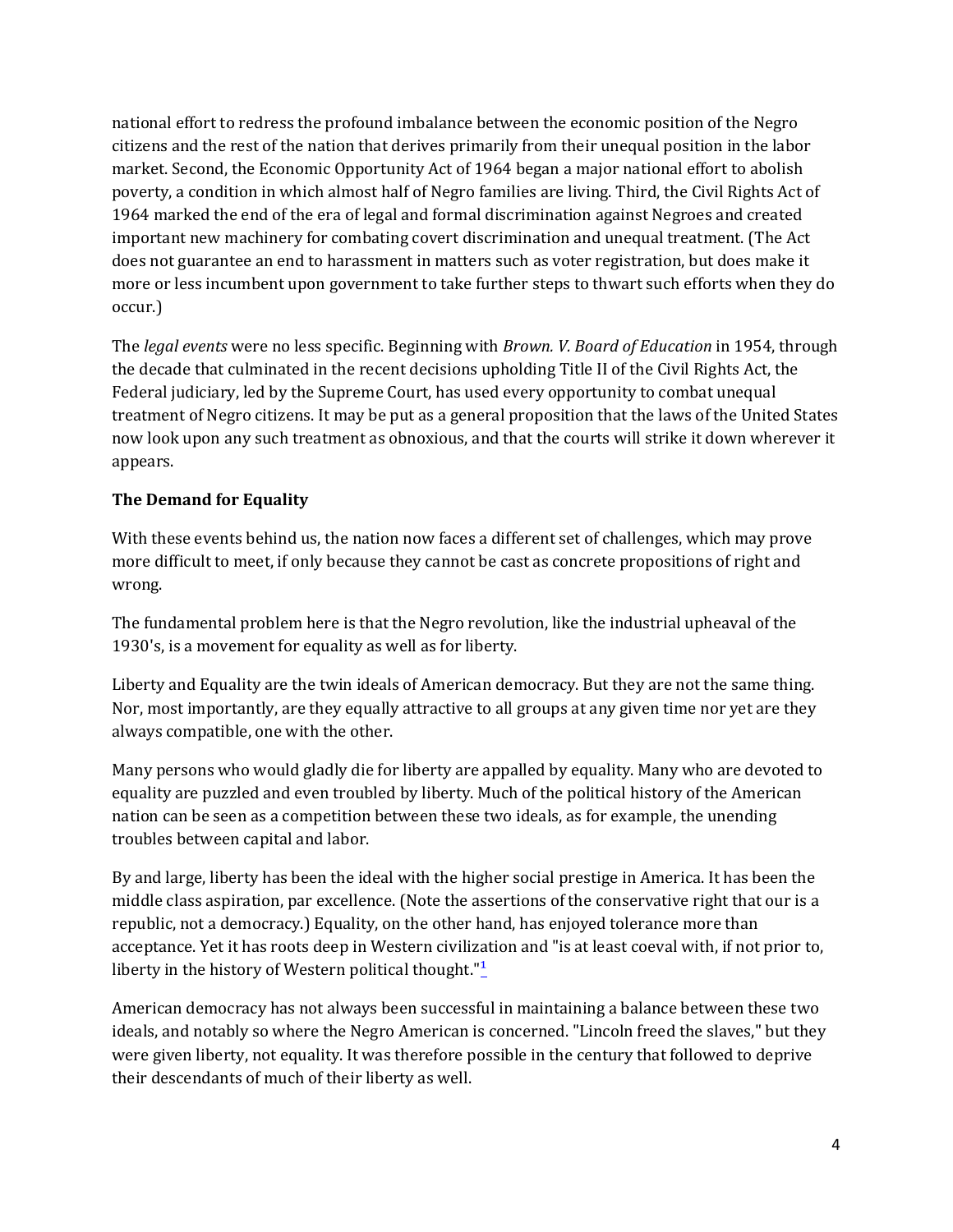The ideal of equality does not ordain that all persons end up, as well as start out equal. In traditional terms, as put by Faulkner, "there is no such thing as equality *per se*, but only equality *to*: equal right and opportunity to make the best one can of one's life within one's capability, without fear of injustice or oppression or threat of violence.["²](http://www.dol.gov/dol/aboutdol/history/moynfootnote.htm#2) But the evolution of American politics, with the distinct persistence of ethnic and religious groups, has added a profoundly significant new dimension to that egalitarian ideal. It is increasingly demanded that the distribution of success and failure within one group be roughly comparable to that within other groups. It is not enough that all individuals start out on even terms, if the members of one group almost invariably end up well to the fore, and those of another far to the rear. This is what ethnic politics are all about in America, and in the main the Negro American demands are being put forth in this now traditional and established framework.<sup>3</sup>

Here a point of semantics must be grasped. The demand for Equality of Opportunity has been generally perceived by white Americans as a demand for liberty, a demand not to be excluded from the competitions of life - at the polling place, in the scholarship examinations, at the personnel office, on the housing market. Liberty does, of course, demand that everyone be free to try his luck, or test his skill in such matters. But these opportunities do not necessarily produce equality: on the contrary, to the extent that winners imply losers, equality of opportunity almost insures inequality of results.

The point of semantics is that equality of opportunity now has a different meaning for Negroes than it has for whites. It is not (or at least no longer) a demand for liberty alone, but also for equality - in terms of group results. In Bayard Rustin's terms, "It is now concerned not merely with removing the barriers to full *opportunity* but with achieving the fact of *equality*." <sup>4</sup>[B](http://www.dol.gov/dol/aboutdol/history/moynfootnote.htm#4)y equality Rustin means a distribution of achievements among Negroes roughly comparable to that among whites.

As Nathan Glazer has put it, "The demand for economic equality is now not the demand for equal opportunities for the equally qualified: it is now the demand for equality of economic results... The demand for equality in education...has also become a demand for equality of results, of outcomes."[5](http://www.dol.gov/dol/aboutdol/history/moynfootnote.htm#5)

Some aspects of the new laws do guarantee results, in the sense that upon enactment and enforcement they bring about an objective that is an end in itself, e.g., the public accommodations titles of the Civil Rights Act.

Other provisions are at once terminal and intermediary. The portions of the Civil Rights Act dealing with voting rights will no doubt lead to further enlargements of the freedom of the Negro American.

But by and large, the programs that have been enacted in the first phase of the Negro revolution - Manpower Retraining, the Job Corps, Community Action, et al. - only make opportunities available. They cannot insure the outcome.

The principal challenge of the next phase of the Negro revolution is to make certain that equality of results will now follow. If we do not, there will be no social peace in the United States for generations.

#### **The Prospect for Equality**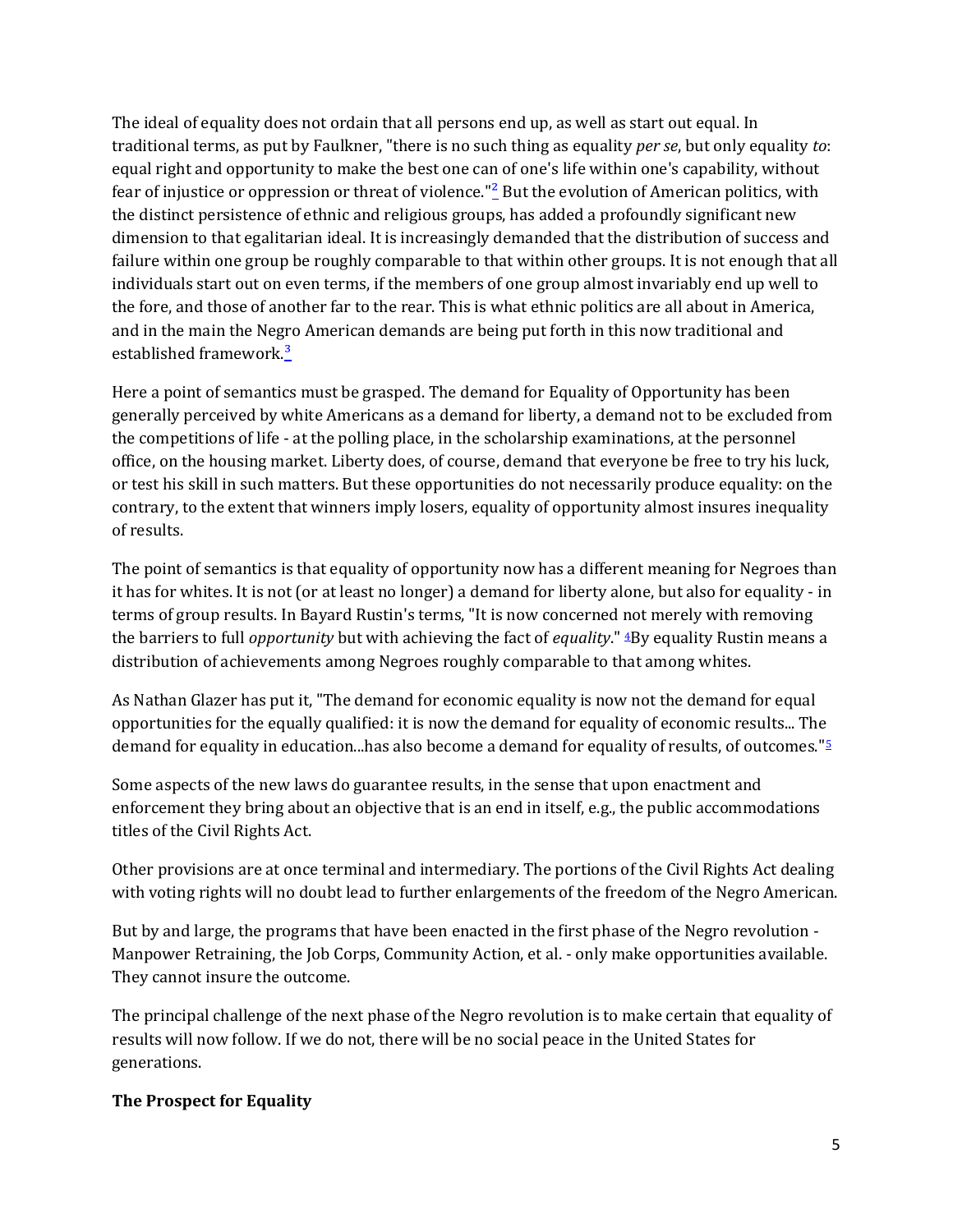The time, therefore, is at hand for an unflinching look at the present potential of Negro Americans to move from where they now are to where they want, and ought to be.

There is no very satisfactory way, at present, to measure social health or social pathology within an ethnic, or religious, or geographical community. Data are few and uncertain, and conclusions drawn from them, including the conclusions that follow, are subject to the grossest error[.\\*](http://www.dol.gov/dol/aboutdol/history/moynchapter1.htm#*) Nonetheless, the opportunities, no less than the dangers, of the present moment, demand that an assessment be made.

*That being the case, it has to be said that there is a considerable body of evidence to support the conclusion that Negro social structure, in particular the Negro family, battered and harassed by discrimination, injustice, and uprooting, is in the deepest trouble. While many young Negroes are moving ahead to unprecedented levels of achievement, many more are falling further and further behind.*

After an intensive study of the life of central Harlem, the board of directors of Harlem Youth Opportunities Unlimited, Inc. summed up their findings in one statement: "Massive deterioration of the fabric of society and its institutions..." $6$ 

It is the conclusion of this survey of the available national data, that what is true of central Harlem, can be said to be true of the Negro American world in general.

If this is so, it is the single most important social fact of the United States today.

\*As much as possible, the statistics used in this paper refer to Negroes. However, certain data series are available only in terms of the white and nonwhite population. Where this is the case, the nonwhite data have been used as if they referred only to Negroes. This necessarily introduces some inaccuracies, but it does not appear to produce any significant distortions. In 1960, Negroes were 92.1 percent of all nonwhites. The remaining 7.9 percent is made up largely of Indians, Japanese, and Chinese. The combined male unemployment rates of these groups is lower than that of Negroes. In matters relating to family stability, the smaller groups are probably more stable. Thus 21 percent of Negro women who have ever married are separated, divorced, or their husbands are absent for other reasons. The comparable figure for Indians is 14 percent; Japanese, 7 percent; Chinese 6 percent. Therefore, the statistics on nonwhites generally *understate* the degree of disorganization of the Negro family and underemployment of Negro men.

## **Chapter II**

At the heart of the deterioration of the fabric of Negro society is the deterioration of the Negro family.

It is the fundamental source of the weakness of the Negro community at the present time.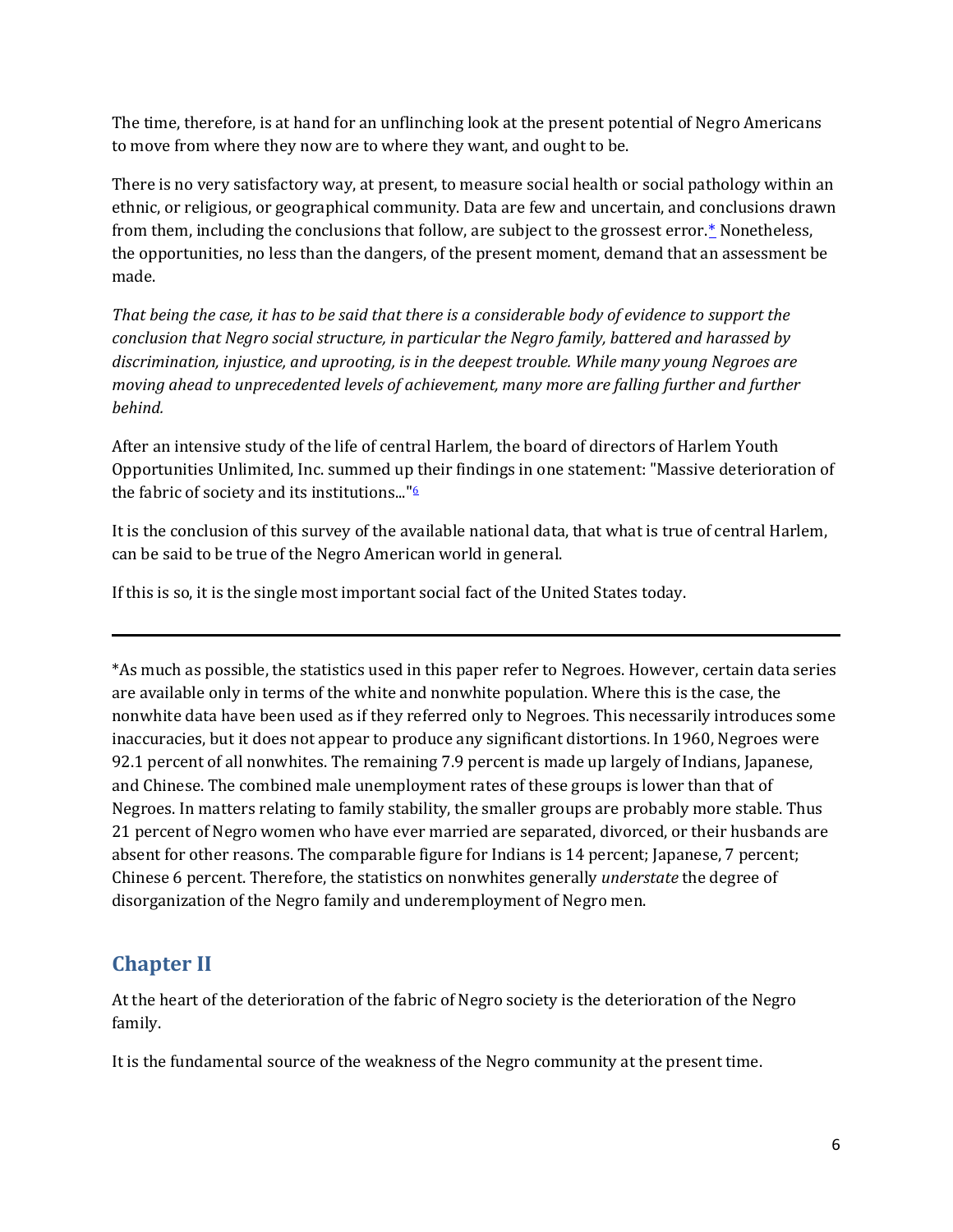There is probably no single fact of Negro American life so little understood by whites. The Negro situation is commonly perceived by whites in terms of the visible manifestation of discrimination and poverty, in part because Negro protest is directed against such obstacles, and in part, no doubt, because these are facts which involve the actions and attitudes of the white community as well. It is more difficult, however, for whites to perceive the effect that three centuries of exploitation have had on the fabric of Negro society itself. Here the consequences of the historic injustices done to Negro Americans are silent and hidden from view. But here is where the true injury has occurred: unless this damage is repaired, all the effort to end discrimination and poverty and injustice will come to little.

The role of the family in shaping character and ability is so pervasive as to be easily overlooked. The family is the basic social unit of American life; it is the basic socializing unit. By and large, adult conduct in society is learned as a child.

A fundamental insight of psychoanalytic theory, for example, is that the child learns a way of looking at life in his early years through which all later experience is viewed and which profoundly shapes his adult conduct.

It may be hazarded that the reason family structure does not loom larger in public discussion of social issues is that people tend to assume that the nature of family life is about the same throughout American society. The mass media and the development of suburbia have created an image of the American family as a highly standardized phenomenon. It is therefore easy to assume that whatever it is that makes for differences among individuals or groups of individuals, it is not a different family structure.

There is much truth to this; as with any other nation, Americans are producing a recognizable family system. But that process is not completed by any means. There are still, for example, important differences in family patterns surviving from the age of the great European migration to the United States, and these variations account for notable differences in the progress and assimilation of various ethnic and religious groups.[7](http://www.dol.gov/dol/aboutdol/history/moynfootnote.htm#7) A number of immigrant groups were characterized by unusually strong family bonds; these groups have characteristically progressed more rapidly than others.

But there is one truly great discontinuity in family structure in the United States at the present time: that between the white world in general and that of the Negro American.

The white family has achieved a high degree of stability and is maintaining that stability.

### **By contrast, the family structure of lower class Negroes is highly unstable, and in many urban centers is approaching complete breakdown.**

N.b. There is considerable evidence that the Negro community is in fact dividing between a stable middle class group that is steadily growing stronger and more successful, and an increasingly disorganized and disadvantaged lower class group. There are indications, for example, that the middle class Negro family puts a higher premium on family stability and the conserving of family resources than does the white middle class family.<sup>[8](http://www.dol.gov/dol/aboutdol/history/moynfootnote.htm#8)</sup> The discussion of this paper is not, obviously,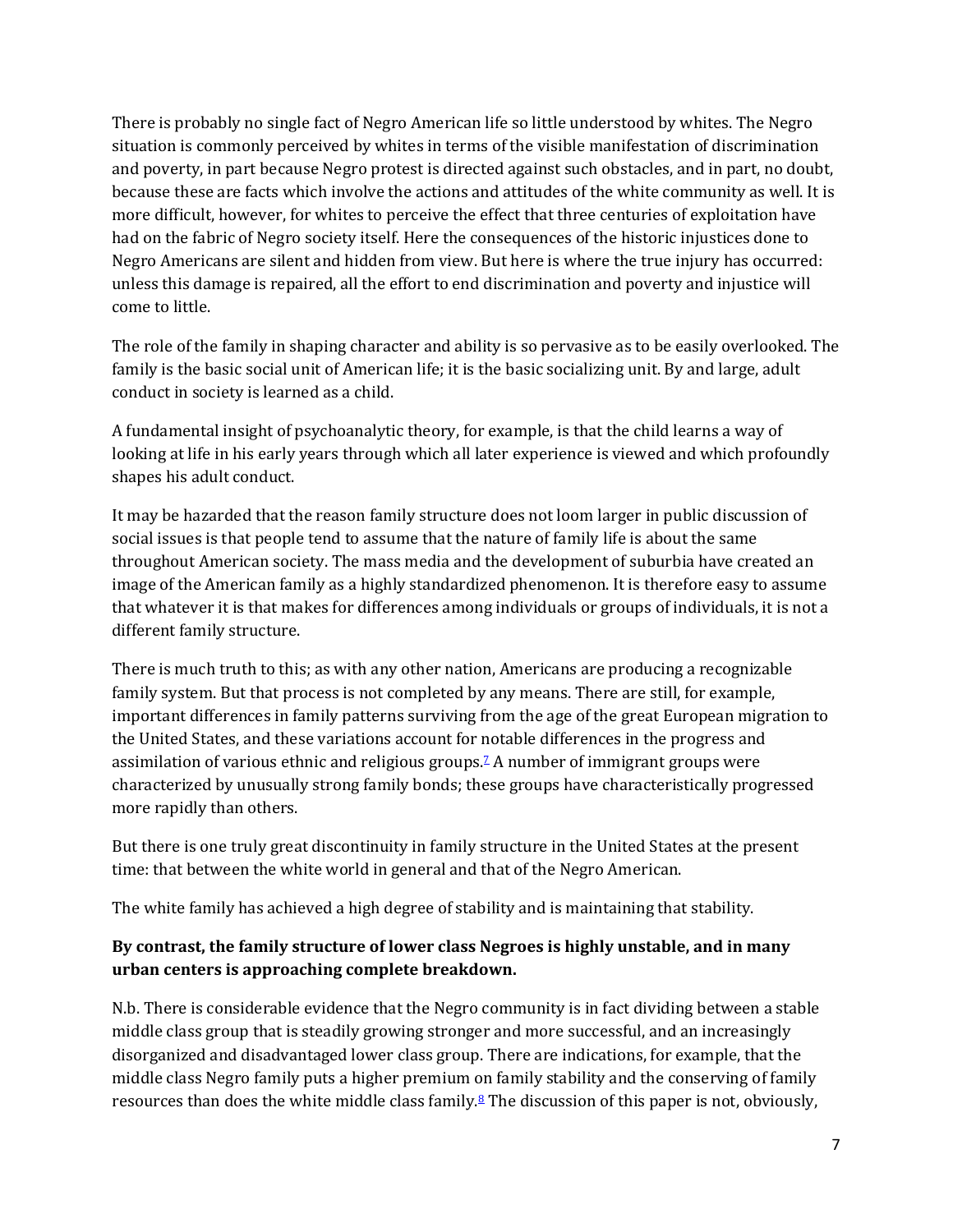directed to the first group excepting as it is affected by the experiences of the second - an important exception. [\(See Chapter IV, The Tangle of Pathology.](http://www.dol.gov/dol/aboutdol/history/moynchapter4.htm))

There are two points to be noted in this context.

First, the emergence and increasing visibility of a Negro middle class may beguile the nation into supposing that the circumstances of the remainder of the Negro community are equally prosperous, whereas just the opposite is true at present, and is likely to continue so.

Second, the lumping of all Negroes together in one statistical measurement very probably conceals the extent of the disorganization among the lower-class group. If conditions are improving for one and deteriorating for the other, the resultant statistical averages might show no change. Further, the statistics on the Negro family and most other subjects treated in this paper refer only to a specific point in time. They are a vertical measure of the situation at a given movement. They do not measure the experience of individuals over time. Thus the average monthly unemployment rate for Negro males for 1964 is recorded as 9 percent. But *during*1964, some 29 percent of Negro males were unemployed at one time or another. Similarly, for example, if 36 percent of Negro children are living in broken homes *at any specific moment*, it is likely that a far higher proportion of Negro children find themselves in that situation *at one time or another* in their lives.

### **Nearly a Quarter of Urban Negro Marriages are Dissolved.**

Nearly a quarter of Negro women living in cities who have ever married are divorced, separated, or are living apart from their husbands.

The rates are highest in the urban Northeast where 26 percent of Negro women ever married are either divorced, separated, or have their husbands absent.

On the urban frontier, the proportion of husbands absent is even higher. In New York City in 1960, it was 30.2 percent, *not*including divorces.

Among ever-married nonwhite women in the nation, the proportion with husbands present *declined* in *every* age group over the decade 1950-60 as follows: [chart not reproduced]

Although similar declines occurred among white females, the proportion of white husbands present never dropped below 90 percent except for the first and last age group.[9](http://www.dol.gov/dol/aboutdol/history/moynfootnote.htm#9)

#### **Nearly One-Quarter of Negro Births are now Illegitimate.**

Both white and Negro illegitimacy rates have been increasing, although from dramatically different bases. The white rate was 2 percent in 1940; it was 3.07 percent in 1963. In that period, the Negro rate went from 16.8 percent to 23.6 percent.

The number of illegitimate children per 1,000 live births increased by 11 among whites in the period 1940-63, but by 68 among nonwhites. There are, of course, limits to the dependability of these statistics. There are almost certainly a considerable number of Negro children who, although technically illegitimate, are in fact the offspring of stable unions. On the other hand, it may be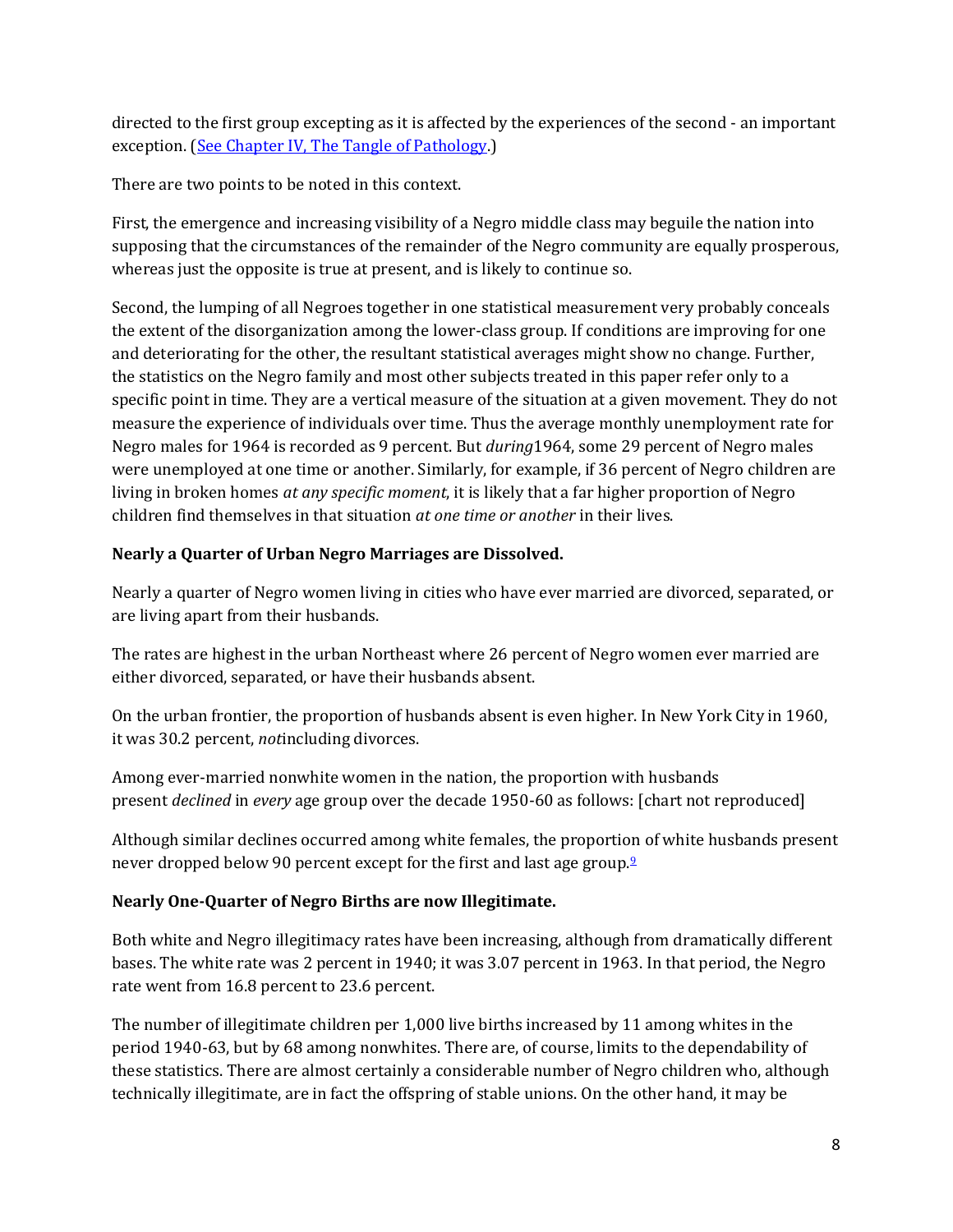assumed that many births that are in fact illegitimate are recorded otherwise. Probably the two opposite effects cancel each other out.

On the urban frontier, the nonwhite illegitimacy rates are usually higher than the national average, and the increase of late has been drastic.

In the District of Columbia, the illegitimacy rate for nonwhites grew from 21.8 percent in 1950, to 29.5 percent in 1964.

A similar picture of disintegrating Negro marriages emerges from the divorce statistics. Divorces have increased of late for both whites and nonwhites, but at a much greater rate for the latter. In 1940 both groups had a divorce rate of 2.2 percent. By 1964 the white rate had risen to 3.6 percent, but the nonwhite rate had reached  $5.1$  percent  $-40$  percent greater than the formerly equal white rate.

#### **Almost One-Fourth of Negro Families are Headed by Females**

As a direct result of this high rate of divorce, separation, and desertion, a very large percent of Negro families are headed by females. While the percentage of such families among whites has been dropping since 1940, it has been rising among Negroes.

The percent of nonwhite families headed by a female is more than double the percent for whites. Fatherless nonwhite families increased by a sixth between 1950 and 1960, but held constant for white families.

It has been estimated that only a minority of Negro children reach the age of 18 having lived all their lives with both of their parents.

Once again, this measure of family disorganization is found to be diminishing among white families and increasing among Negro families.

## **The Breakdown of the Negro Family Has Led to a Startling Increase in Welfare Dependency.**

The majority of Negro children receive public assistance under the AFDC program at one point or another in their childhood.

At present, 14 percent of Negro children are receiving AFDC assistance, as against 2 percent of white children. Eight percent of white children receive such assistance at some time, as against 56 percent of nonwhites, according to an extrapolation based on HEW data. (Let it be noted, however, that out of a total of 1.8 million nonwhite illegitimate children in the nation in 1961, 1.3 million were *not* receiving aid under the AFDC program, although a substantial number have, or will, receive aid at some time in their lives.)

Again, the situation may be said to be worsening. The AFDC program, deriving from the long established Mothers' Aid programs, was established in 1935 principally to care for widows and orphans, although the legislation covered all children in homes deprived of parental support because one or both of their parents are absent or incapacitated.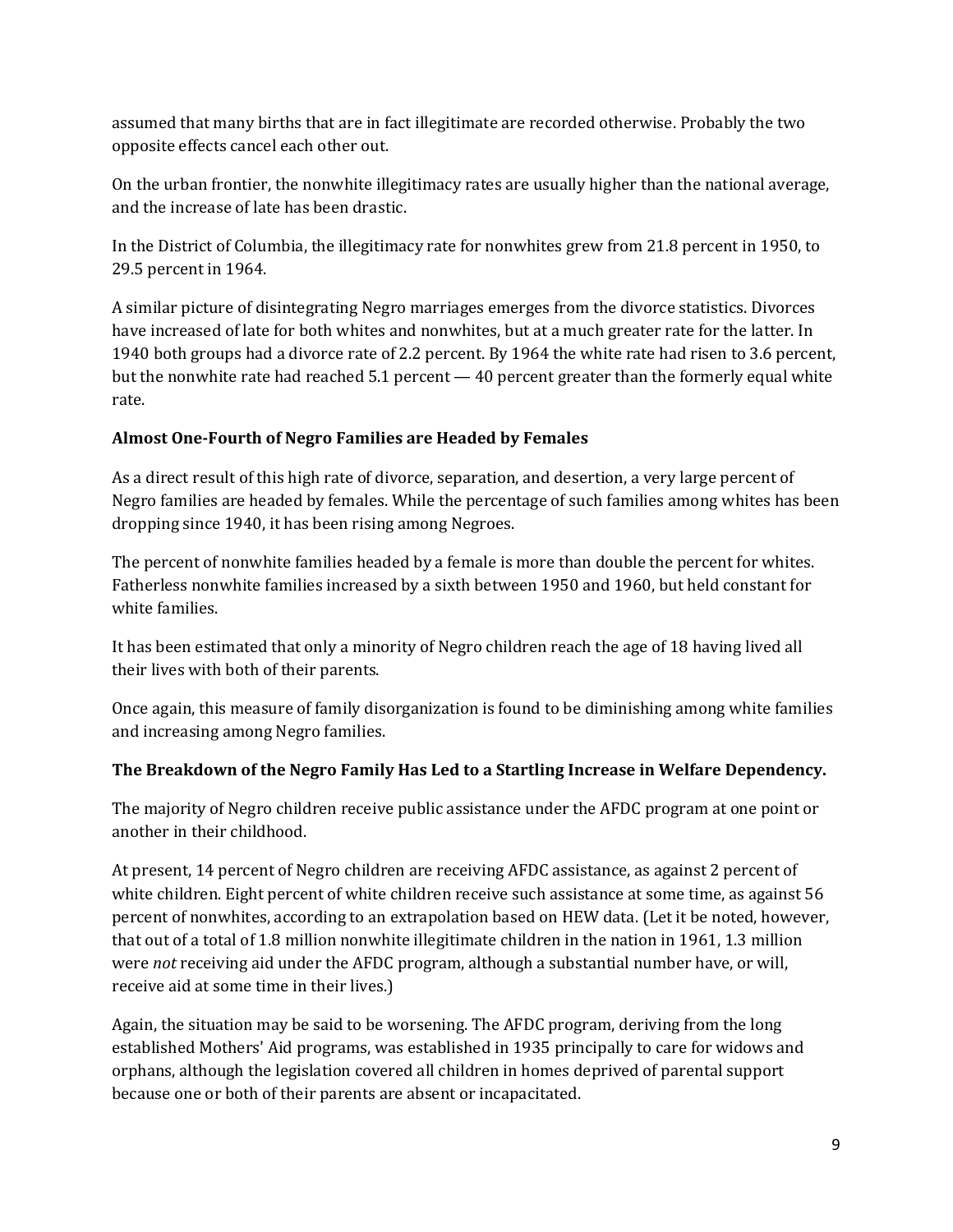In the beginning, the number of AFDC families in which the father was absent because of desertion was less than a third of the total. Today it is two thirds. HEW estimates "that between two thirds and three fourths of the 50 percent increase from 1948 to 1955 in the number of absent father families receiving ADC may be explained by an increase in broken homes in the population."[10](http://www.dol.gov/dol/aboutdol/history/moynfootnote.htm#10)

A 1960 study of Aid to Dependent Children in Cook County, Ill. stated:

"The 'typical' ADC mother in Cook County was married and had children by her husband, who deserted; his whereabouts are unknown, and he does not contribute to the support of his children. She is not free to remarry and has had an illegitimate child since her husband left. (Almost 90 percent of the ADC families are Negro.) $^{\prime\prime}$ [11](http://www.dol.gov/dol/aboutdol/history/moynfootnote.htm#11)

The steady expansion of this welfare program, as of public assistance programs in general, can be taken as a measure of the steady disintegration of the Negro family structure over the past generation in the United States.

# **Chapter III**

#### **Slavery**

The most perplexing question abut American slavery, which has never been altogether explained, and which indeed most Americans hardly know exists, has been stated by Nathan Glazer as follows: "Why was American slavery the most awful the world has ever known?"<sup>[12](http://www.dol.gov/dol/aboutdol/history/moynfootnote.htm#12)</sup> The only thing that can be said with certainty is that this is true: it was.

American slavery was profoundly different from, and in its lasting effects on individuals and their children, indescribably worse than, any recorded servitude, ancient or modern. The peculiar nature of American slavery was noted by Alexis de Tocqueville and others, but it was not until 1948 that Frank Tannenbaum, a South American specialist, pointed to the striking differences between Brazilian and American slavery. The feudal, Catholic society of Brazil had a legal and religious tradition which accorded the slave a place as a human being in the hierarchy of society — a luckless, miserable place, to be sure, but a place withal. In contrast, there was nothing in the tradition of English law or Protestant theology which could accommodate to the fact of human bondage — the slaves were therefore reduced to the status of chattels — often, no doubt, well cared for, even privileged chattels, but chattels nevertheless.

Glazer, also focusing on the Brazil-United States comparison, continues.

"In Brazil, the slave had many more rights than in the United States: he could legally marry, he could, indeed had to, be baptized and become a member of the Catholic Church, his family could not be broken up for sale, and he had many days on which he could either rest or earn money to buy his freedom. The Government encouraged manumission, and the freedom of infants could often be purchased for a small sum at the baptismal font. In short: the Brazilian slave knew he was a man, and that he differed in degree, not in kind, from his master."<sup>[13](http://www.dol.gov/dol/aboutdol/history/moynfootnote.htm#13)</sup>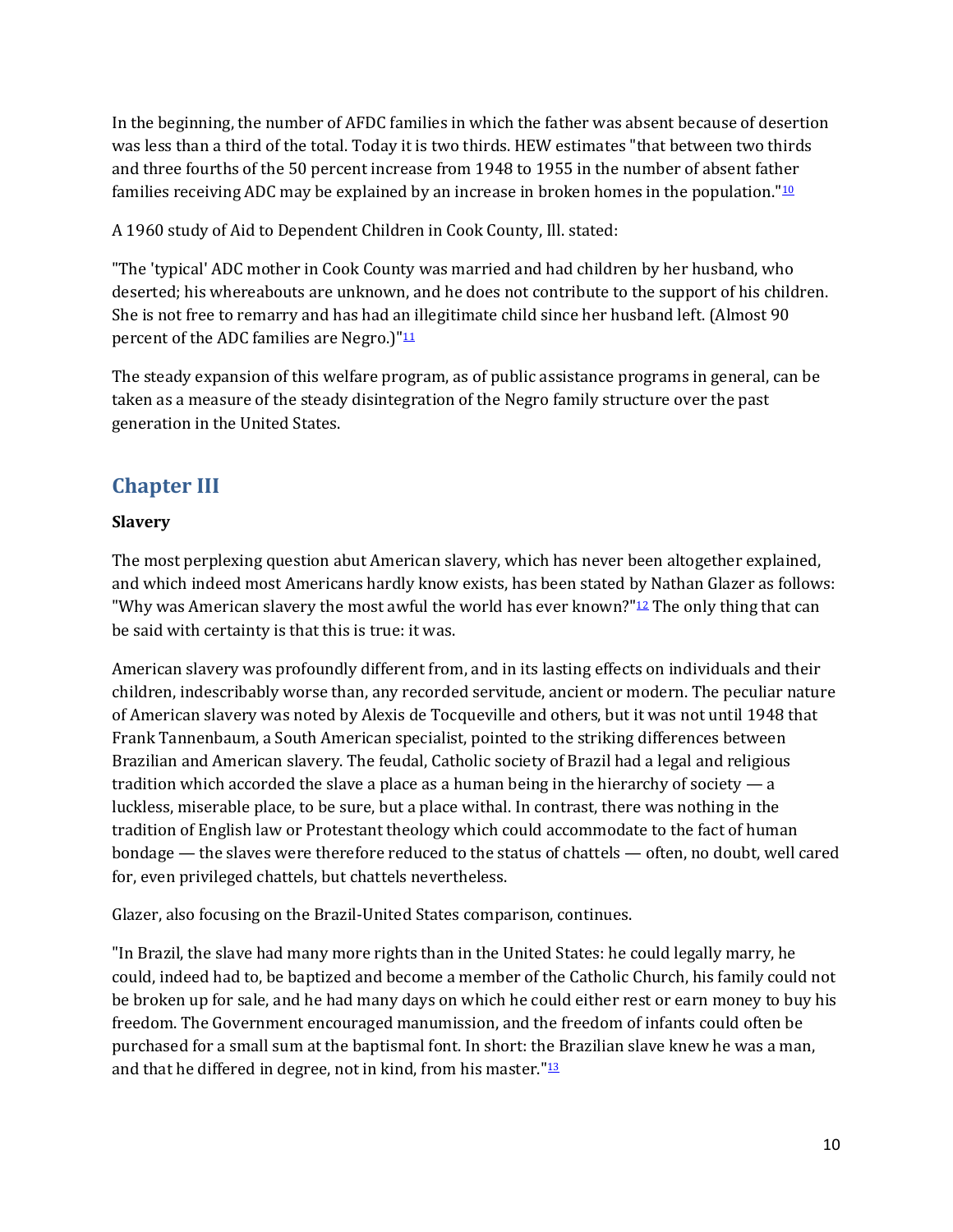"[In the United States,] the slave was totally removed from the protection of organized society (compare the elaborate provisions for the protection of slaves in the Bible), his existence as a human being was given no recognition by any religious or secular agency, he was totally ignorant of and completely cut off from his past, and he was offered absolutely no hope for the future. His children could be sold, his marriage was not recognized, his wife could be violated or sold (there was something comic about calling the woman with whom the master permitted him to live a 'wife'), and he could also be subject, without redress, to frightful barbarities — there were presumably as many sadists among slaveowners, men and women, as there are in other groups. The slave could not, by law, be taught to read or write; he could not practice any religion without the permission of his master, and could never meet with his fellows, for religious or any other purposes, except in the presence of a white; and finally, if a master wished to free him, every legal obstacle was used to thwart such action. This was not what slavery meant in the ancient world, in medieval and early modern Europe, or in Brazil and the West Indies.

"More important, American slavery was also awful in its effects. If we compared the present situation of the American Negro with that of, let us say, Brazilian Negroes (who were slaves 20 years longer), we begin to suspect that the differences are the result of very different patterns of slavery. Today the Brazilian Negroes are Brazilians; though most are poor and do the hard and dirty work of the country, as Negroes do in the United States, they are not cut off from society. They reach into its highest strata, merging there — in smaller and smaller numbers, it is true, but with complete acceptance — with other Brazilians of all kinds. The relations between Negroes and whites in Brazil show nothing of the mass irrationality that prevails in this country." $\frac{14}{1}$  $\frac{14}{1}$  $\frac{14}{1}$ 

Stanley M. Elkins, drawing on the aberrant behavior of the prisoners in Nazi concentration camps, drew an elaborate parallel between the two institutions. This thesis has been summarized as follows by Thomas Pettigrew:

"Both were closed systems, with little chance of manumission, emphasis on survival, and a single, omnipresent authority. The profound personality change created by Nazi internment, as independently reported by a number of psychologists and psychiatrists who survived, was toward childishness and total acceptance of the SS guards as father-figures — a syndrome strikingly similar to the 'Sambo' caricature of the Southern slave. Nineteenth-century racists readily believed that the 'Sambo' personality was simply an inborn racial type. Yet no African anthropological data have ever shown any personality type resembling Sambo; and the concentration camps molded the equivalent personality pattern in a wide variety of Caucasian prisoners. Nor was Sambo merely a product of 'slavery' in the abstract, for the less devastating Latin American system never developed such a type.

"Extending this line of reasoning, psychologists point out that slavery in all its forms sharply lowered the need for achievement in slaves... Negroes in bondage, stripped of their African heritage, were placed in a completely dependent role. All of their rewards came, not from individual initiative and enterprise, but from absolute obedience — a situation that severely depresses the need for achievement among all peoples. Most important of all, slavery vitiated family life... Since many slaveowners neither fostered Christian marriage among their slave couples nor hesitated to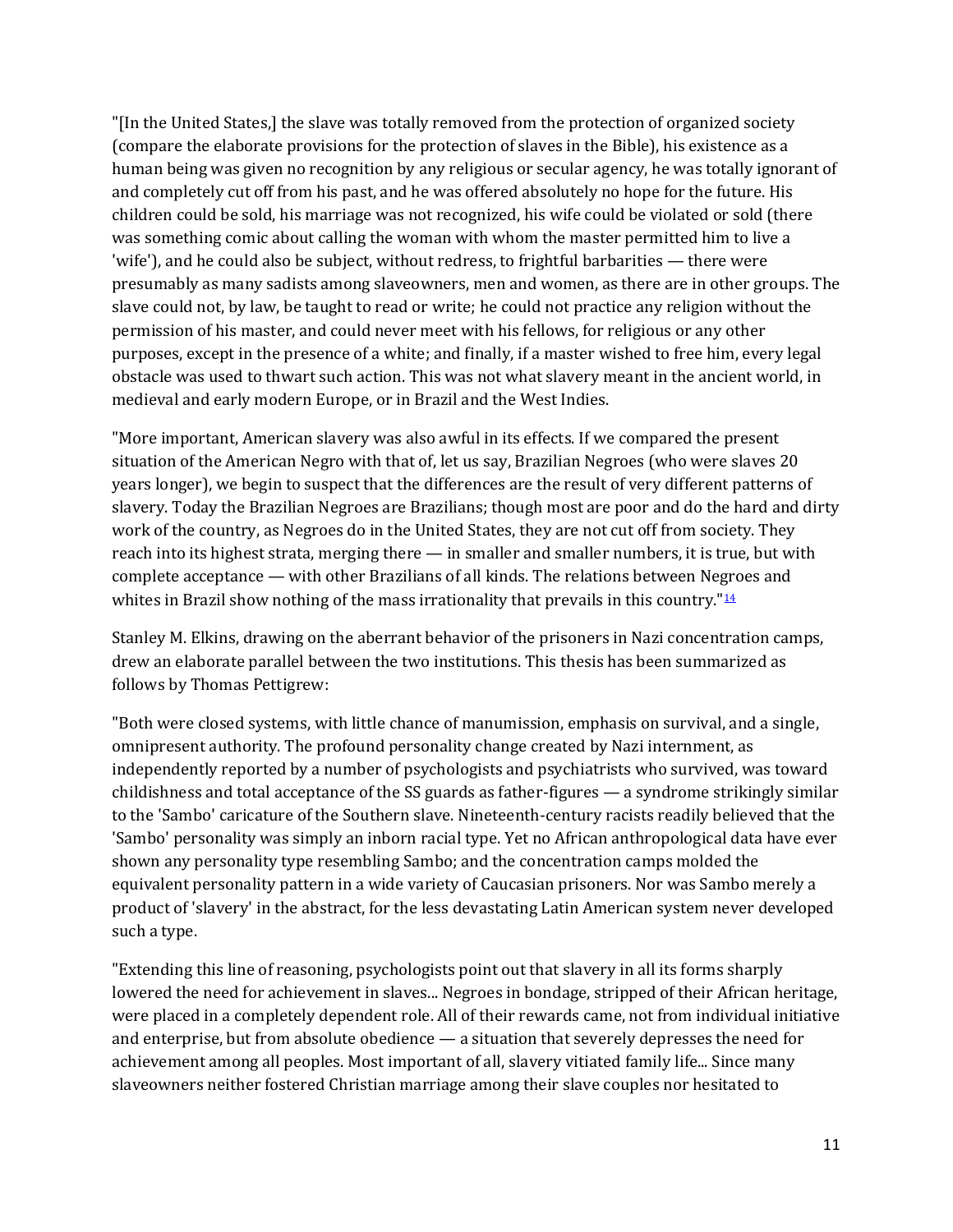separate them on the auction block, the slave household often developed a fatherless matrifocal (mother-centered) pattern."[15](http://www.dol.gov/dol/aboutdol/history/moynfootnote.htm#15)

### **The Reconstruction**

With the emancipation of the slaves, the Negro American family began to form in the United States on a widespread scale. But it did so in an atmosphere markedly different from that which has produced the white American family.

The Negro was given liberty, but not equality. Life remained hazardous and marginal. Of the greatest importance, the Negro male, particularly in the South, became an object of intense hostility, an attitude unquestionably based in some measure of fear.

When Jim Crow made its appearance towards the end of the  $19<sup>th</sup>$  century, it may be speculated that it was the Negro male who was most humiliated thereby; the male was more likely to use public facilities, which rapidly became segregated once the process began, and just as important, segregation, and the submissiveness it exacts, is surely more destructive to the male than to the female personality. Keeping the Negro "in his place" can be translated as keeping the Negro male in his place: the female was not a threat to anyone.

Unquestionably, these events worked against the emergence of a strong father figure. The very essence of the male animal, from the bantam rooster to the four star general, is to strut. Indeed, in 19th century America, a particular type of exaggerated male boastfulness became almost a national style. Not for the Negro male. The "sassy nigger[sic]" was lynched.

In this situation, the Negro family made but little progress toward the middle class pattern of the present time. Margaret Mead has pointed out that while "In every known human society, everywhere in the world, the young male learns that when he grows up one of the things which he must do in order to be a full member of society is to provide food for some female and her young." $16$  This pattern is not immutable, however: it can be broken, even though it has always eventually reasserted itself.

"Within the family, each new generation of young males learn the appropriate nurturing behavior and superimpose upon their biologically given maleness this learned parental role. When the family breaks down — as it does under slavery, under certain forms of indentured labor and serfdom, in periods of extreme social unrest during wars, revolutions, famines, and epidemics, or in periods of abrupt transition from one type of economy to another — this delicate line of transmission is broken. Men may founder badly in these periods, during which the primary unit may again become mother and child, the biologically given, and the special conditions under which man has held his social traditions in trust are violated and distorted."<sup>[17](http://www.dol.gov/dol/aboutdol/history/moynfootnote.htm#17)</sup>

E. Franklin Frazier makes clear that at the time of emancipation Negro women were already "accustomed to playing the dominant role in family and marriage relations" and that this role persisted in the decades of rural life that followed.

#### **Urbanization**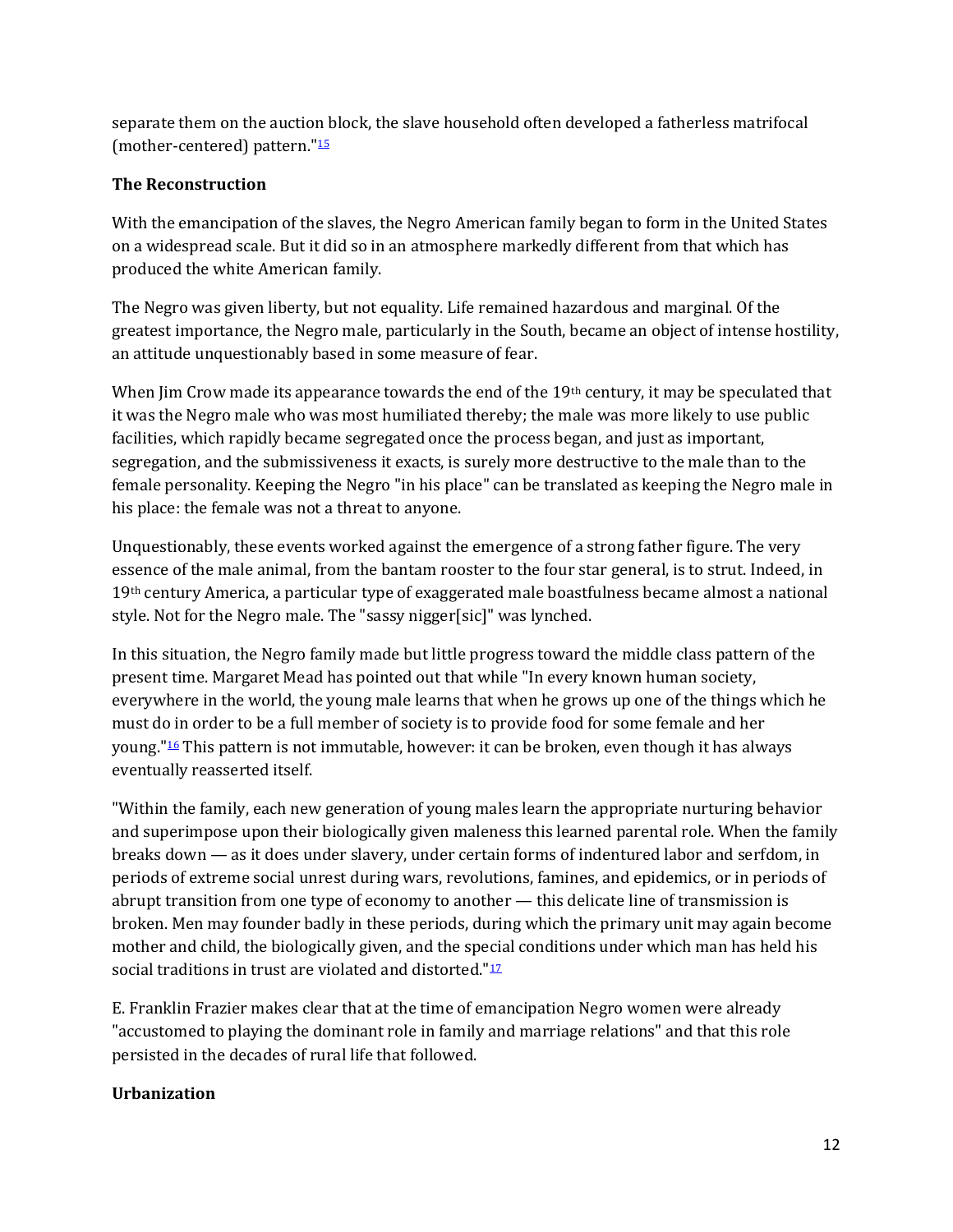Country life and city life are profoundly different. The gradual shift of American society from a rural to an urban basis over the past century and a half has caused abundant strains, many of which are still much in evidence. When this shift occurs suddenly, drastically, in one or two generations, the effect is immensely disruptive of traditional social patterns.

It was this abrupt transition that produced the wild Irish slums of the 19th Century Northeast. Drunkenness, crime, corruption, discrimination, family disorganization, juvenile delinquency were the routine of that era. In our own time, the same sudden transition has produced the Negro slum — different from, but hardly better than its predecessors, and fundamentally the result of the same process.

Negroes are now more urbanized than whites.

Negro families in the cities are more frequently headed by a woman than those in the country. The difference between the white and Negro proportions of families headed by a woman is greater in the city than in the country.

The promise of the city has so far been denied the majority of Negro migrants, and most particularly the Negro family.

In 1939, E. Franklin Frazier described its plight movingly in that part of *The Negro Family* entitled "In the City of Destruction":

"The impact of hundreds of thousands of rural southern Negroes upon northern metropolitan communities presents a bewildering spectacle. Striking contrasts in levels of civilization and economic well being among these newcomers to modern civilization seem to baffle any attempt to discover order and direction in their mode of life."<sup>[18](http://www.dol.gov/dol/aboutdol/history/moynfootnote.htm#18)</sup>

"In many cases, of course, the dissolution of the simple family organization has begun before the family reaches the northern city. But, if these families have managed to preserve their integrity until they reach the northern city, poverty, ignorance, and color force them to seek homes in deteriorated slum areas from which practically all institutional life has disappeared. Hence, at the same time that these simple rural families are losing their internal cohesion, they are being freed from the controlling force of public opinion and communal institutions. Family desertion among Negroes in cities appears, then, to be one of the inevitable consequences of the impact of urban life on the simple family organization and folk culture which the Negro has evolved in the rural South. The distribution of desertions in relation to the general economic and cultural organization of Negro communities that have grown up in our American cities shows in a striking manner the influence of selective factors in the process of adjustment to the urban environment." $\frac{19}{2}$  $\frac{19}{2}$  $\frac{19}{2}$ 

Frazier concluded his classic study, *The Negro Family*, with the prophesy that the "travail of civilization is not yet ended."

"First, it appears that the family which evolved within the isolated world of the Negro folk will become increasingly disorganized. Modern means of communication will break down the isolation of the world of the black folk, and, as long as the bankrupt system of southern agriculture exists,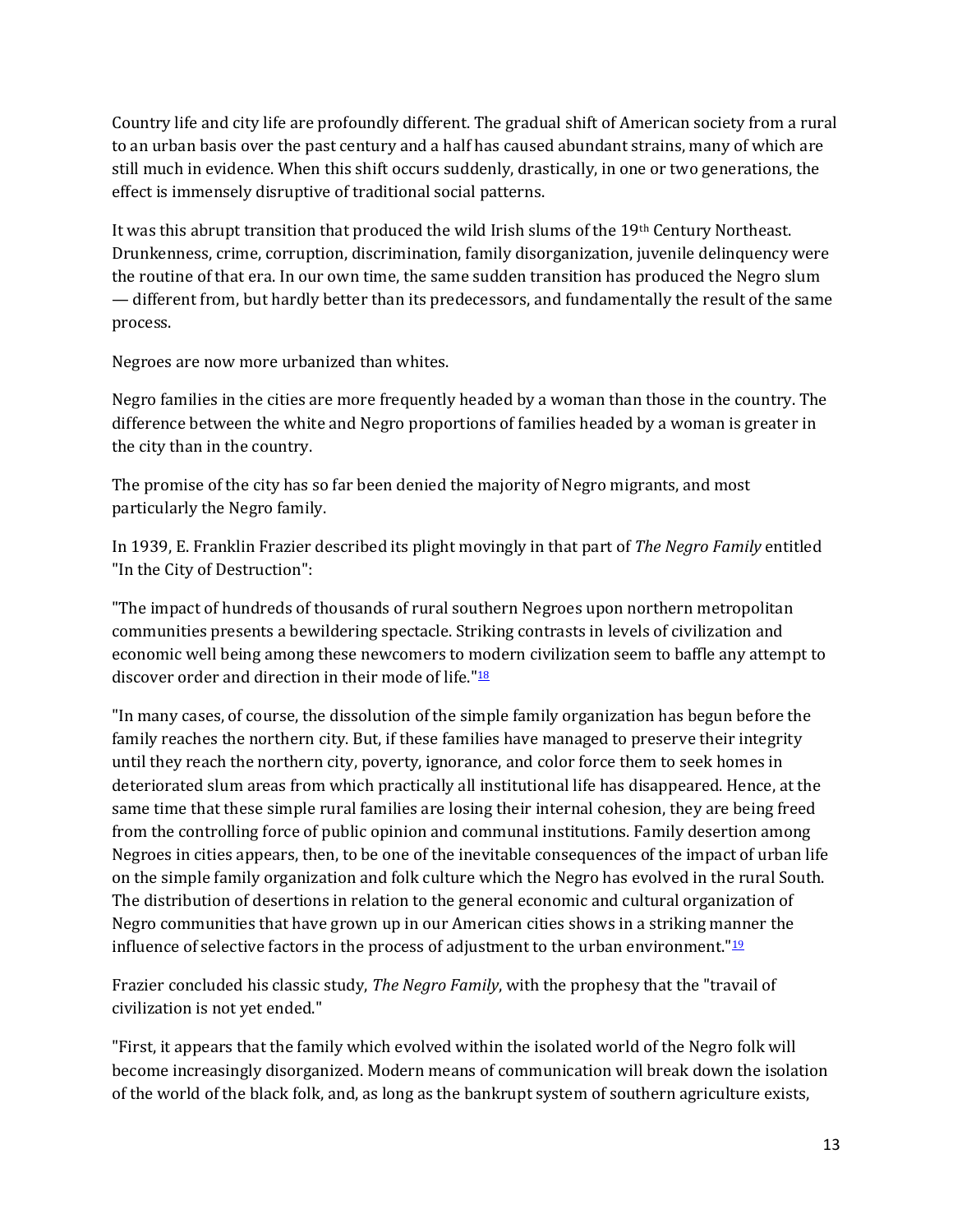Negro families will continue to seek a living in the towns and cities of the country. They will crowd the slum areas of southern cities or make their way to northern cities where their family life will become disrupted and their poverty will force them to depend upon charity."<sup>[20](http://www.dol.gov/dol/aboutdol/history/moynfootnote.htm#20)</sup>

In every index of family pathology — divorce, separation, and desertion, female family head, children in broken homes, and illegitimacy — the contrast between the urban and rural environment for Negro families is unmistakable.

Harlem, into which Negroes began to move early in this century, is the center and symbol of the urban life of the Negro American. Conditions in Harlem are not worse, they are probably better than in most Negro ghettos. The social disorganization of central Harlem, comprising ten health areas, was thoroughly documented by the HARYOU report, save for the illegitimacy rates. These have now been made available to the Labor Department by the New York City Department of Health. There could hardly be a more dramatic demonstration of the crumbling — the breaking — of the family structure on the urban frontier.

#### **Unemployment and Poverty**

The impact of unemployment on the Negro family, and particularly on the Negro male, is the least understood of all the developments that have contributed to the present crisis. There is little analysis because there has been almost no inquiry. Unemployment, for whites and nonwhites alike, has on the whole been treated as an economic phenomenon, with almost no attention paid for at least a quarter-century to social and personal consequences.

In 1940, Edward Wight Bakke described the effects of unemployment on family structure in terms of six stages of adjustment.[21](http://www.dol.gov/dol/aboutdol/history/moynfootnote.htm#21)Although the families studied were white, the pattern would clearly seem to be a general one, and apply to Negro families as well.

The first two stages end with the exhaustion of credit and the entry of the wife into the labor force. The father is no longer the provider and the elder children become resentful.

The third stage is the critical one of commencing a new day to day existence. At this point two women are in charge:

"Consider the fact that relief investigators or case workers are normally women and deal with the housewife. Already suffering a loss in prestige and authority in the family because of his failure to be the chief bread winner, the male head of the family feels deeply this obvious transfer of planning for the family's well being to two women, one of them an outsider. His role is reduced to that of errand boy to and from the relief office."<sup>[22](http://www.dol.gov/dol/aboutdol/history/moynfootnote.htm#22)</sup>

If the family makes it through this stage Bakke finds that it is likely to survive, and the rest of the process is one of adjustment. *The critical element of adjustment was not welfare payments, but work*.

"Having observed our families under conditions of unemployment with no public help, or with that help coming from direct [sic] and from work relief, we are convinced that after the exhaustion of self produced resources, work relief is the only type of assistance which can restore the strained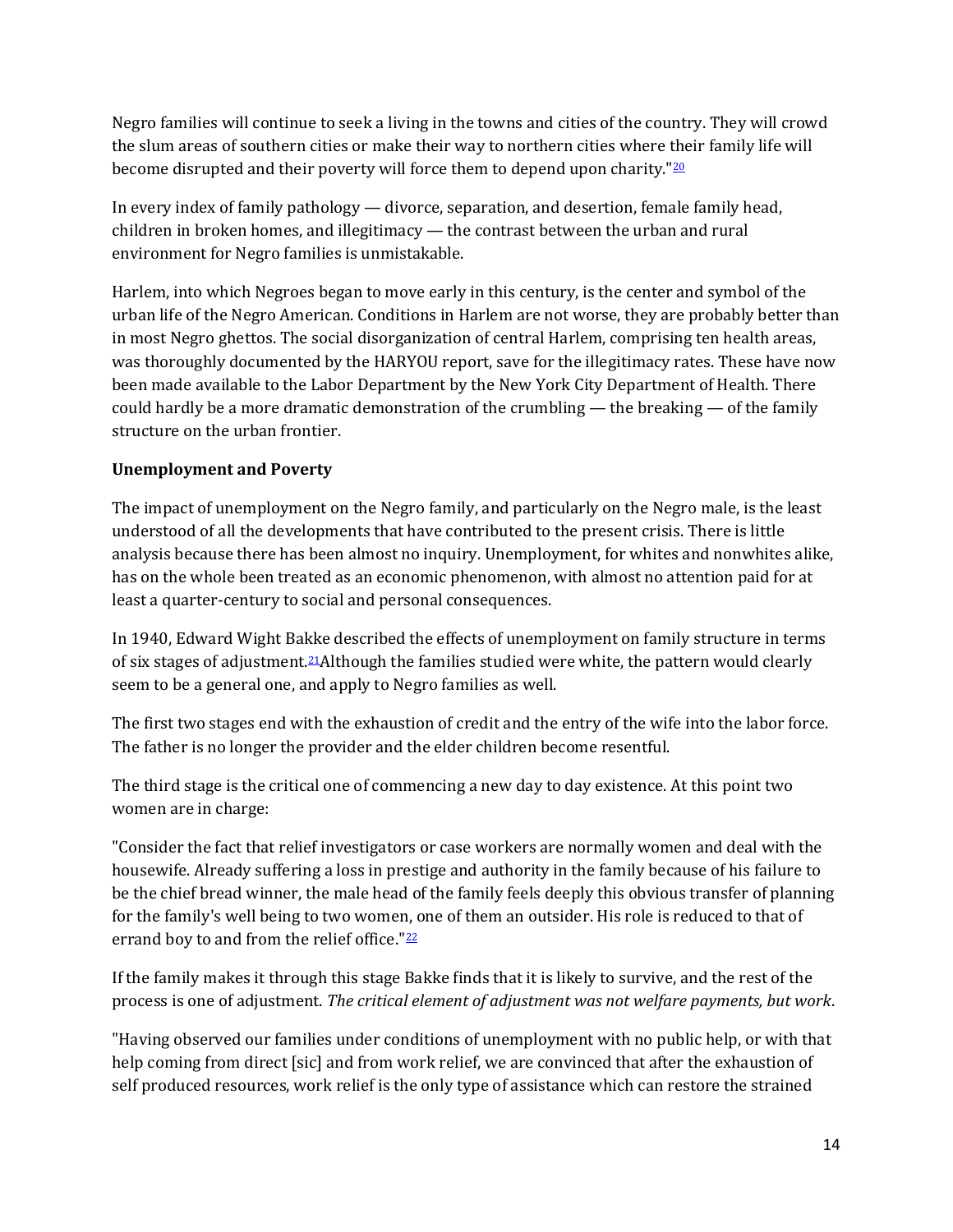bonds of family relationship in a way which promises the continued functioning of that family in meeting the responsibilities imposed upon it by our culture."<sup>[23](http://www.dol.gov/dol/aboutdol/history/moynfootnote.htm#23)</sup>

Work is precisely the one thing the Negro family head in such circumstances has not received over the past generation. $*$ 

The fundamental, overwhelming fact is that *Negro unemployment*, with the exception of a few years during World War II and the Korean War, *has continued at disaster levels for 35 years*.

Once again, this is particularly the case in the northern urban areas to which the Negro population has been moving.

The 1930 Census (taken in the spring, before the depression was in full swing) showed Negro unemployment at 6.1 percent, as against 6.6 percent for whites. But taking out the South reversed the relationship: white 7.4 percent, nonwhite 11.5 percent.

By 1940, the 2 to 1 white-Negro unemployment relationship that persists to this day had clearly emerged. Taking out the South again, whites were 14.8 percent, nonwhites 29.7 percent.

Since 1929, the Negro worker has been tremendously affected by the movements of the business cycle and of employment. He has been hit worse by declines than whites, and proportionately helped more by recoveries.

From 1951 to 1963, the level of the Negro male unemployment was on a long run rising trend, while at the same time following the short run ups and downs of the business cycle. During the same period, the number of broken families in the Negro world was also on a long run rise, with intermediate ups and downs.

A glance at the chart [not reproduced] on page 22 reveals that the series move in the same directions — up and down together, with a long run rising trend — but that the peaks and troughs are 1 year out of phase. Thus unemployment peaks 1 year before broken families, and so on. By plotting these series in terms of deviation from trend, and moving the unemployment curve *1 year ahead*, we see the clear relation of the two otherwise seemingly unrelated series of events; the cyclical swings in unemployment have their counterpart in increases and decreases in separations.

The effect of recession unemployment on divorces further illustrates the economic roots of the problem. The nonwhite divorce rates dipped slightly in high unemployment years like 1954-55, 1958, and 1961-62. (See table 21 [not reproduced] on page 77).

Divorce is expensive: those without money resort to separation or desertion. While divorce is not a desirable goal for a society, it recognizes the importance of marriage and family, and for children some family continuity and support is more likely when the institution of the family has been so recognized.

The conclusion from these and similar data is difficult to avoid: During times when jobs were reasonably plentiful (although at no time during this period, save perhaps the first 2 years, did the unemployment rate for Negro males drop to anything like a reasonable level) the Negro family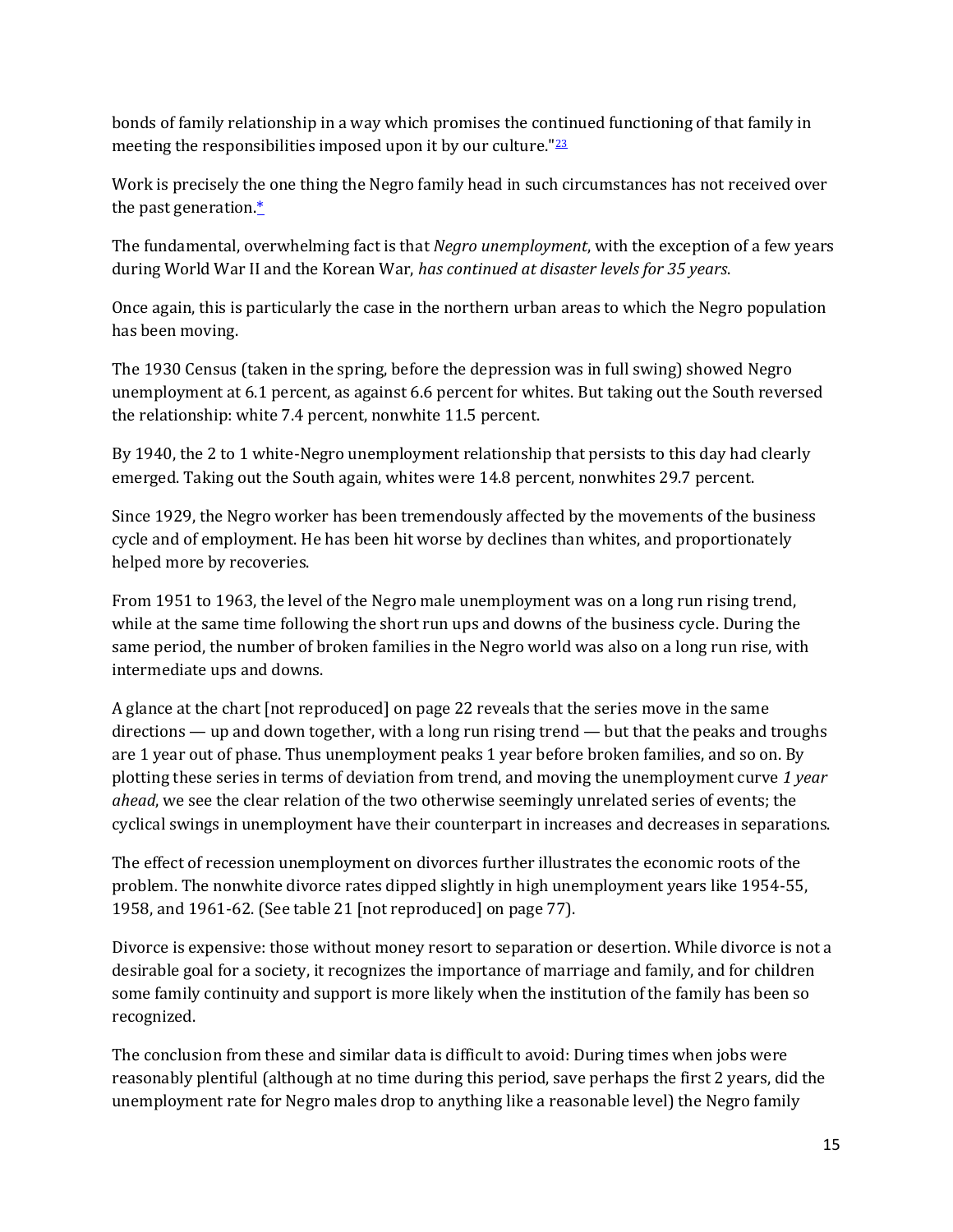became stronger and more stable. As jobs became more and more difficult to find, the stability of the family became more and more difficult to maintain.

This relation is clearly seen in terms of the illegitimacy rates of census tracts in the District of Columbia compared with male unemployment rates in the same neighborhoods.

In 1963, a prosperous year, 29.2 percent of all Negro men in the labor force were unemployed at some time during the year. Almost half of these men were out of work 15 weeks or more.

The impact of poverty on Negro family structure is no less obvious, although again it may not be widely acknowledged. There would seem to be an American tradition, agrarian in its origins but reinforced by attitudes of urban immigrant groups, to the effect that family morality and stability decline as income and social position rise. Over the years this may have provided some consolation to the poor, but there is little evidence that it is true. On the contrary, higher family incomes are unmistakably associated with greater family stability — which comes first may be a matter for conjecture, but the conjunction of the two characteristics is unmistakable.

The Negro family is no exception. In the District of Columbia, for example, census tracts with median incomes over \$8,000 had an illegitimacy rate one-third that of tracts in the category under \$4,000.

## **The Wage System**

The American wage system is conspicuous in the degree to which it provides high incomes for individuals, but is rarely adjusted to insure that family, as well as individual needs are met. Almost without exception, the social welfare and social insurance systems of other industrial democracies provide for some adjustment or supplement of a worker's income to provide for the extra expenses of those with families. American arrangements do not, save for income tax deductions.

The Federal minimum wage of \$1.25 per hour provides a basic income for an individual, but an income well below the poverty line for a couple, much less a family with children.

The 1965 Economic Report of the President revised the data on the number of persons living in poverty in the United States to take account of the varying needs of families of different sizes, rather than using a flat cut off at the \$3,000 income level. The resulting revision illustrated the significance of family size. Using these criteria, the number of poor families is smaller, but the number of large families who are poor increases, and the number of children in poverty rises by more than one third — from 11 million to 15 million. This means that one-fourth of the Nation's children live in families that are poor. $\frac{24}{3}$  $\frac{24}{3}$  $\frac{24}{3}$ 

A third of these children belong to families in which the father was not only present, but was employed the year round. In overall terms, median family income is lower for large families than for small families. Families of six or more children have median incomes 24 percent below families with three. (It may be added that 47 percent of young men who fail the Selective Service education test come from families of six or more.)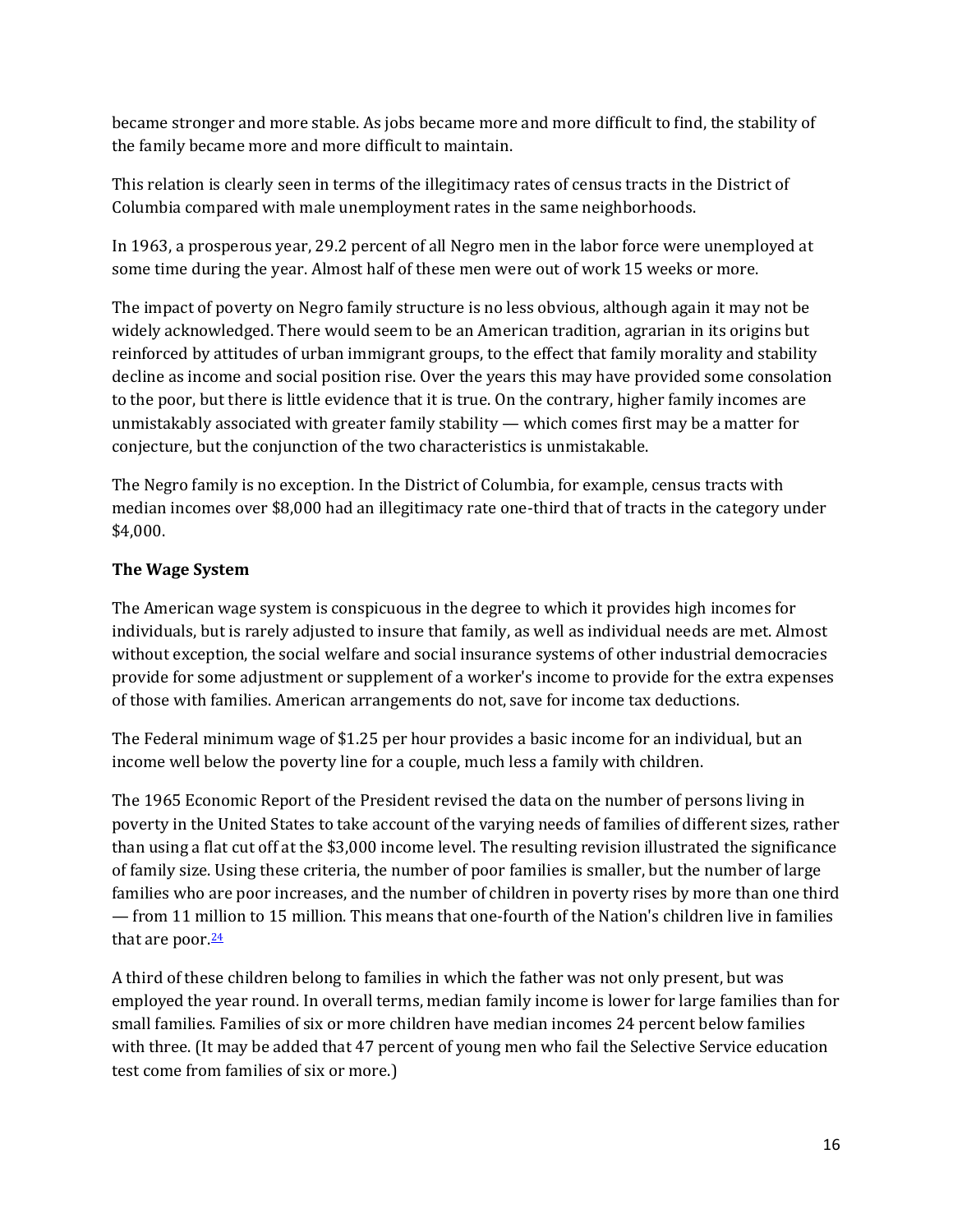During the 1950-60 decade of heavy Negro migration to the cities of the North and West, the ratio of nonwhite to white family income in cities increased from 57 to 63 percent. Corresponding declines in the ratio in the rural nonfarm and farm areas kept the national ratio virtually unchanged. But between 1960 and 1963, median nonwhite family income slipped from 55 percent to 53 percent of white income. The drop occurred in three regions, with only the South, where a larger proportion of Negro families have more than one earner, showing a slight improvement.

Because in general terms Negro families have the largest number of children and the lowest incomes, many Negro fathers literally cannot support their families. Because the father is either not present, is unemployed, or makes such a low wage, the Negro woman goes to work. Fifty six percent of Negro women, age 25 to 64, are in the work force, against 42 percent of white women. This dependence on the mother's income undermines the position of the father and deprives the children of the kind of attention, particularly in school maters, which is now a standard feature of middle-class upbringing.

### **The Dimensions Grow**

The dimensions of the problems of Negro Americans are compounded by the present extraordinary growth in Negro population. At the founding of the nation, and into the first decade of the 19th century, 1 American in 5 was a Negro. The proportion declined steadily until it was only 1 in 10 by 1920, where it held until the 1950's, when it began to rise. Since 1950, the Negro population has grown at a rate of 2.4 percent per year compared with 1.7 percent for the total population. If this rate continues, in seven years 1 American in 8 will be nonwhite.

These changes are the result of a declining Negro death rate, now approaching that of the nation generally, and a fertility rate that grew steadily during the postwar period. By 1959, the ratio of white to nonwhite fertility rates reached 1:1.42. Both the white and nonwhite fertility rates have declined since 1959, but the differential has not narrowed.

Family size increased among nonwhite families between 1950 and 1960 — as much for those without fathers as for those with fathers. Average family size changed little among white families, with a slight increase in the size of husband-wife families balanced by a decline in the size of families without fathers.

Negro women not only have more children, but have them earlier. Thus in 1960, there were 1,247 children ever born per thousand ever-married nonwhite women 15 to 19 years of age, as against only 725 among white women, a ratio of 1.7:1. The Negro fertility rate overall is now 1.4 times the white, but what might be called the generation rate is 1.7 times the white.

This population growth must inevitably lead to an unconcealable crisis in Negro unemployment. The most conspicuous failure of the American social system in the past 10 years has been its inadequacy in providing jobs for Negro youth. Thus, in January 1965 the unemployment rate for Negro teenagers stood at 29 percent. This problem will now become steadily more serious.

During the rest of the 1960's the nonwhite civilian population 14 years of age and over will increase by 20 percent — more than double the white rate. The nonwhite labor force will correspondingly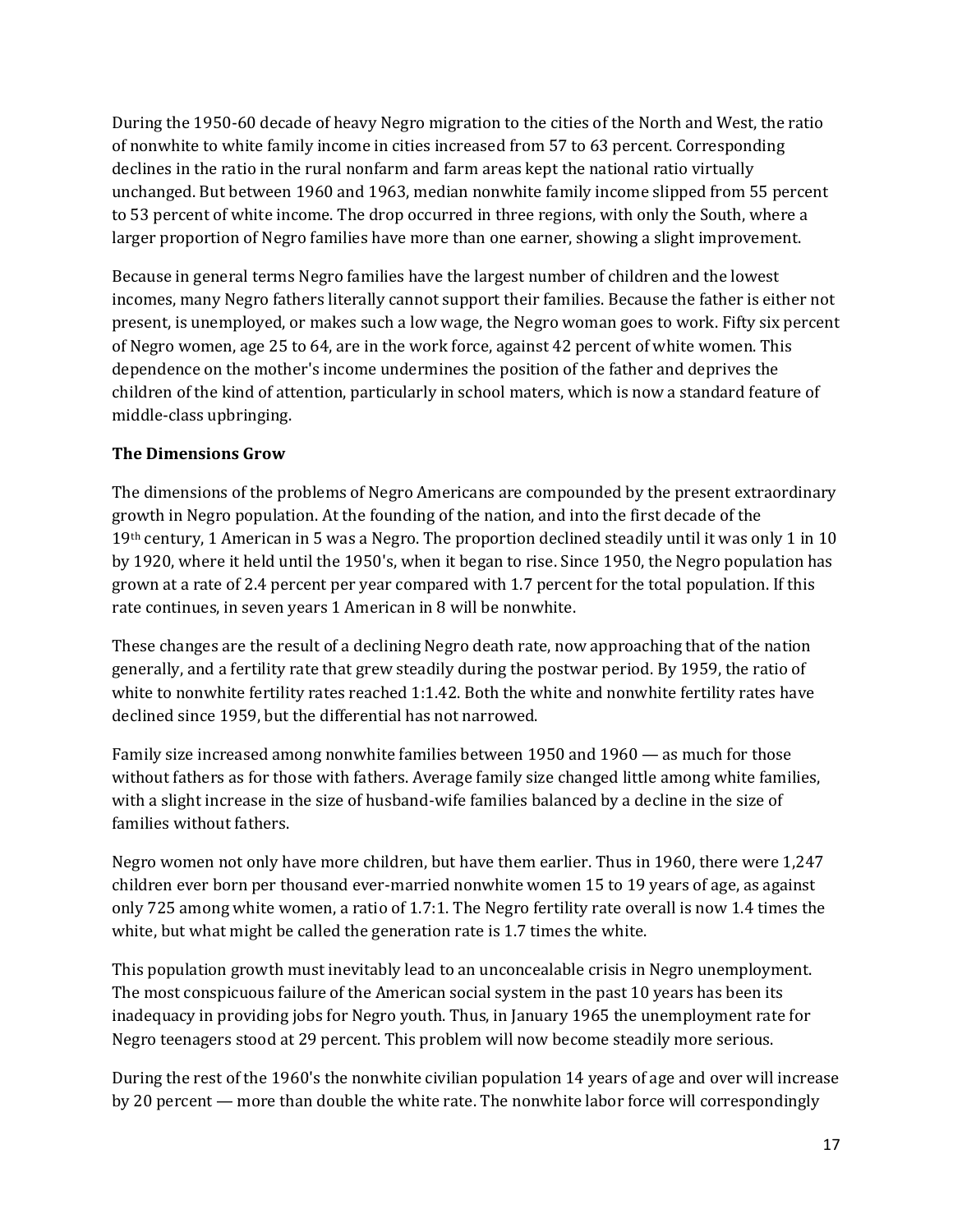increase 20 percent in the next 6 years, double the rate of increase in the nonwhite labor force of the past decade.

As with the population as a whole, there is much evidence that children are being born most rapidly in those Negro families with the least financial resources. This is an ancient pattern, but because the needs of children are greater today it is very possible that the education and opportunity gap between the offspring of these families and those of stable middle-class unions is not closing, but is growing wider.

A cycle is at work; too many children too early make it most difficult for the parents to finish school. (In February, 1963, 38 percent of the white girls who dropped out of school did so because of marriage or pregnancy, as against 49 percent of nonwhite girls.)<sup>[25](http://www.dol.gov/dol/aboutdol/history/moynfootnote.htm#25)</sup>An Urban League study in New York reported that 44 percent of girl dropouts left school because of pregnancy.<sup>[26](http://www.dol.gov/dol/aboutdol/history/moynfootnote.htm#26)</sup>

Low education levels in turn produce low income levels, which deprive children of many opportunities, and so the cycle repeats itself.

\*An exception is the rather small impact of the ADC-U program since 1961, now expanded by Title V of the Economic Opportunity Act.

## **Chapter IV**

That the Negro American has survived at all is extraordinary  $-$  a lesser people might simply have died out, as indeed others have. That the Negro community has not only survived, but in this political generation has entered national affairs as a moderate, humane, and constructive national force is the highest testament to the healing powers of the democratic ideal and the creative vitality of the Negro people.

But it may not be supposed that the Negro American community has not paid a fearful price for the incredible mistreatment to which it has been subjected over the past three centuries.

In essence, the Negro community has been forced into a matriarchal structure which, because it is to out of line with the rest of the American society, seriously retards the progress of the group as a whole, and imposes a crushing burden on the Negro male and, in consequence, on a great many Negro women as well.

There is, presumably, no special reason why a society in which males are dominant in family relationships is to be preferred to a matriarchal arrangement. However, it is clearly a disadvantage for a minority group to be operating on one principle, while the great majority of the population, and the one with the most advantages to begin with, is operating on another. This is the present situation of the Negro. Ours is a society which presumes male leadership in private and public affairs. The arrangements of society facilitate such leadership and reward it. A subculture, such as that of the Negro American, in which this is not the pattern, is placed at a distinct disadvantage.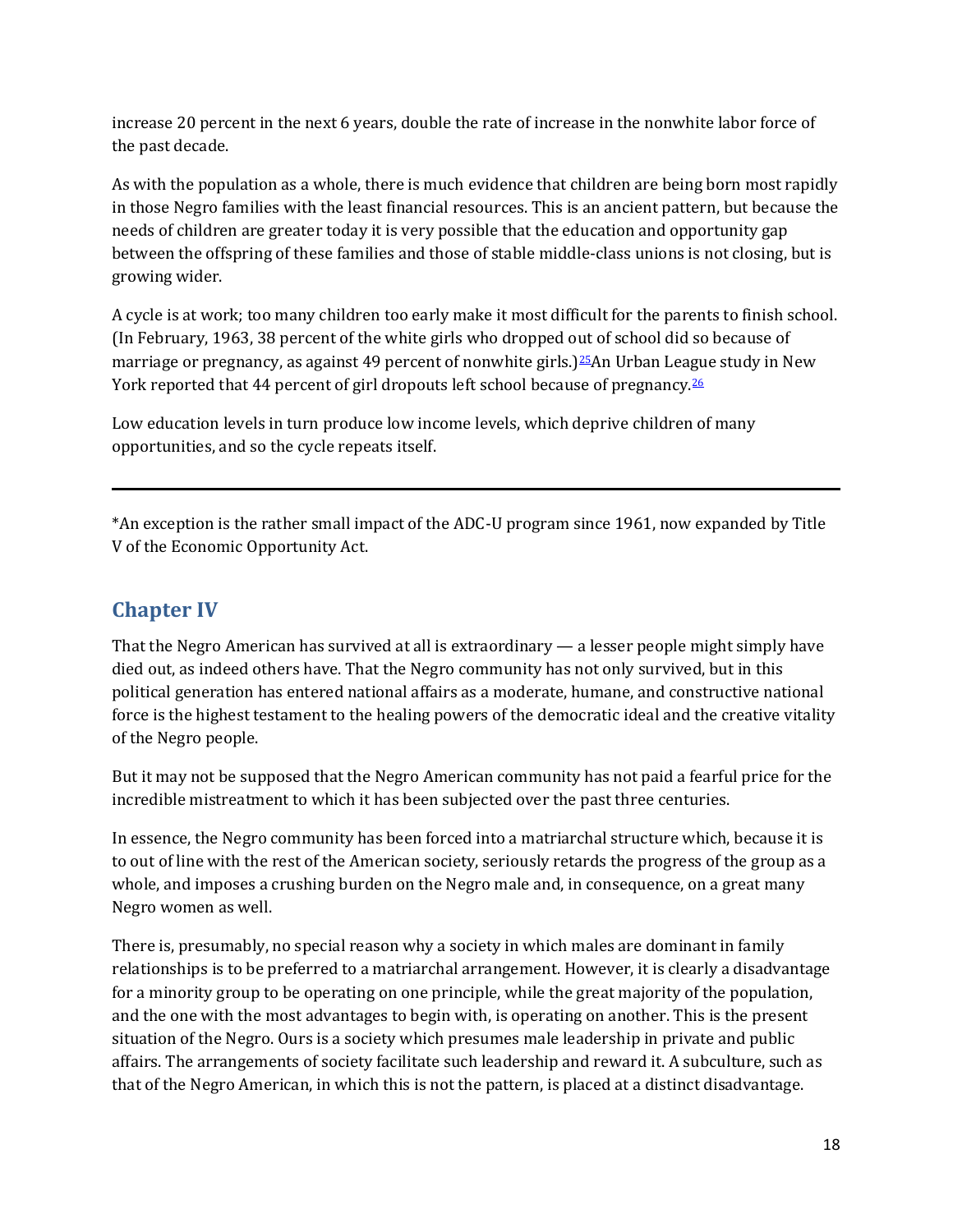Here an earlier word of caution should be repeated. These is much evidence that a considerable number of Negro families have managed to break out of the tangle of pathology and to establish themselves as stable, effective units, living according to patterns of American society in general. E. Franklin Frazier has suggested that the middle-class Negro American family is, if anything, more patriarchal and protective of its children than the general run of such families.[27](http://www.dol.gov/dol/aboutdol/history/moynfootnote.htm#27) Given equal opportunities, the children of these families will perform as well or better than their white peers. They need no help from anyone, and ask none.

While this phenomenon is not easily measured, one index is that middle class Negroes have even fewer children than middle class whites, indicating a desire to conserve the advances they have made and to insure that their children do as well or better. Negro women who marry early to uneducated laborers have more children than white women in the same situation; Negro women who marry at the common age for the middle class to educated men doing technical or professional work have only four fifths as many children as their white counterparts.

It might be estimated that as much as half of the Negro community falls into the middle class. However, the remaining half is in desperate and deteriorating circumstances. Moreover, because of housing segregation it is immensely difficult for the stable half to escape from the cultural influences of the unstable one. The children of middle class Negroes often as not must grow up in, or next to the slums, an experience almost unknown to white middle class children. They are therefore constantly exposed to the pathology of the disturbed group and constantly in danger of being drawn into it. It is for this reason that the propositions put forth in this study may be thought of as having a more or less general application.

In a word, most Negro youth are in *danger* of being caught up in the tangle of pathology that affects their world, and probably a majority are so entrapped. Many of those who escape do so for one generation only: as things now are, their children may have to run the gauntlet all over again. That is not the least vicious aspect of the world that white America has made for the Negro.

Obviously, not every instance of social pathology afflicting the Negro community can be traced to the weakness of family structure. If, for example, organized crime in the Negro community were not largely controlled by whites, there would be more capital accumulation among Negroes, and therefore probably more Negro business enterprises. If it were not for the hostility and fear many whites exhibit toward Negroes, they in turn would be less afflicted by hostility and fear and so on. There is no one Negro community. There is no one Negro problem. There is no one solution. Nonetheless, at the center of the tangle of pathology is the weakness of the family structure. Once or twice removed, it will be found to be the principal source of most of the aberrant, inadequate, or antisocial behavior that did not establish, but now serves to perpetuate the cycle of poverty and deprivation.

It was by destroying the Negro family under slavery that white America broke the will of the Negro people. Although that will has reasserted itself in our time, it is a resurgence doomed to frustration unless the viability of the Negro family is restored.

#### **Matriarchy**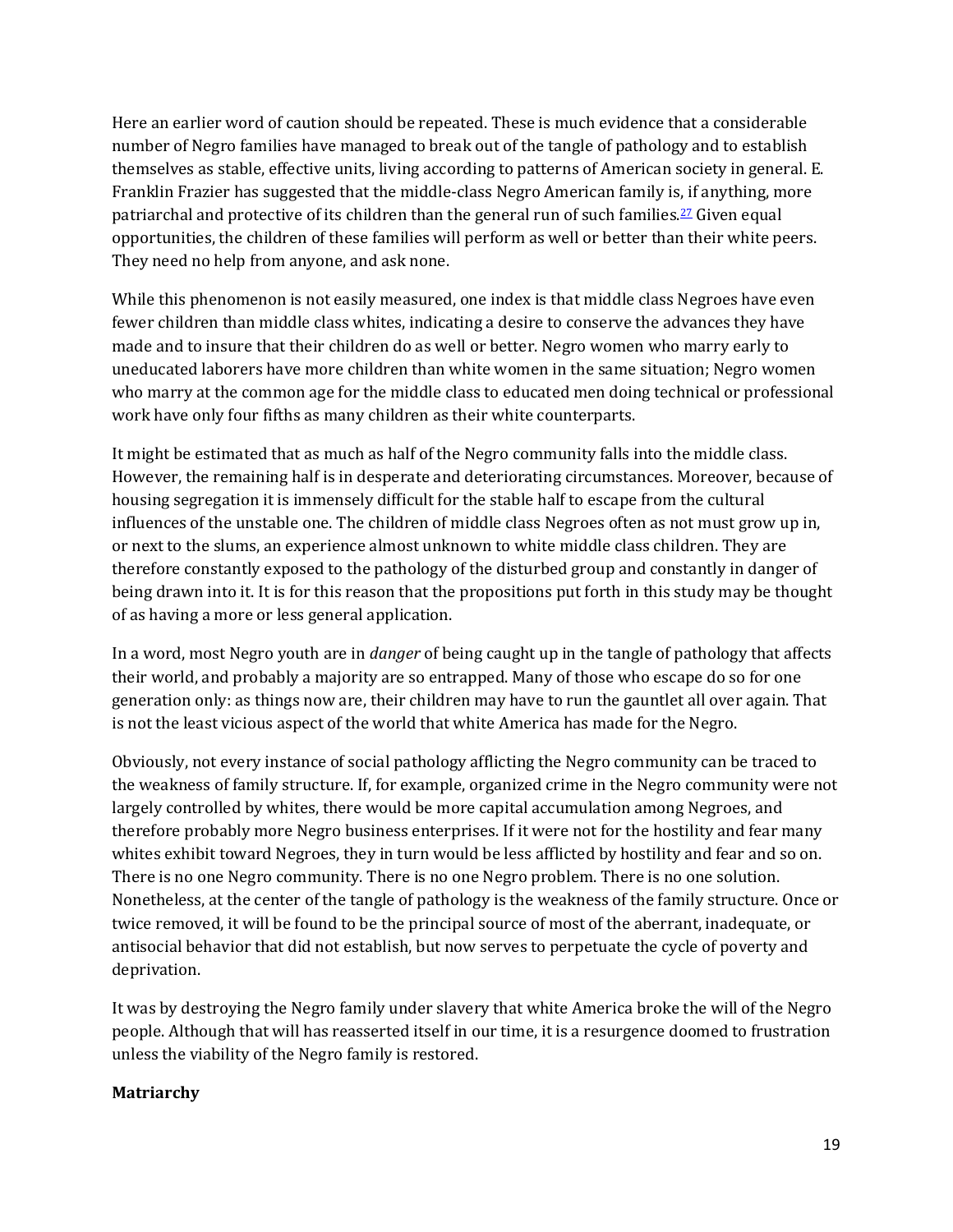A fundamental fact of Negro American family life is the often reversed roles of husband and wife.

Robert O. Blood, Jr. and Donald M. Wolfe, in a study of Detroit families, note that "Negro husbands have unusually low power,"<sup>[28](http://www.dol.gov/dol/aboutdol/history/moynfootnote.htm#28)</sup>and while this is characteristic of all low income families, the pattern pervades the Negro social structure: "the cumulative result of discrimination in jobs..., the segregated housing, and the poor schooling of Negro men."<sup>[29](http://www.dol.gov/dol/aboutdol/history/moynfootnote.htm#29)</sup> In 44 percent of the Negro families studied, the wife was dominant, as against 20 percent of white wives. "Whereas the majority of white families are equalitarian, the largest percentage of Negro families are dominated by the wife."<sup>[30](http://www.dol.gov/dol/aboutdol/history/moynfootnote.htm#30)</sup>

The matriarchal pattern of so many Negro families reinforces itself over the generations. This process begins with education. Although the gap appears to be closing at the moment, for a long while, Negro females were better educated than Negro males, and this remains true today for the Negro population as a whole.

The difference in educational attainment between nonwhite men and women in the labor force is even greater; men lag 1.1 years behind women.

The disparity in educational attainment of male and female youth 16 to 21 who were out of school in February 1963, is striking. Among the nonwhite males, 66.3 percent were not high school graduates, compared with 55.0 percent of the females. A similar difference existed at the college level, with 4.5 percent of the males having completed 1 to 3 years of college compared with 7.3 percent of the females.

The poorer performance of the male in school exists from the very beginning, and the magnitude of the difference was documented by the 1960 Census in statistics on the number of children who have fallen one or more grades below the typical grade for children of the same age. The boys have more frequently fallen behind at every age level. (White boys also lag behind white girls, but at a differential of 1 to 6 percentage points.)

In 1960, 39 percent of all white persons 25 years of age and over who had completed 4 or more years of college were women. Fifty-three percent of the nonwhites who had attained this level were women.

However, the gap is closing. By October 1963, there were slightly more Negro men in college than women. Among whites there were almost twice as many men as women enrolled.

There is much evidence that Negro females are better students than their male counterparts.

Daniel Thompson of Dillard University, in a private communication on January 9, 1965, writes:

"As low as is the aspirational level among lower class Negro girls, it is considerably higher than among the boys. For example, I have examined the honor rolls in Negro high schools for about 10 years. As a rule, from 75 to 90 percent of all Negro honor students are girls."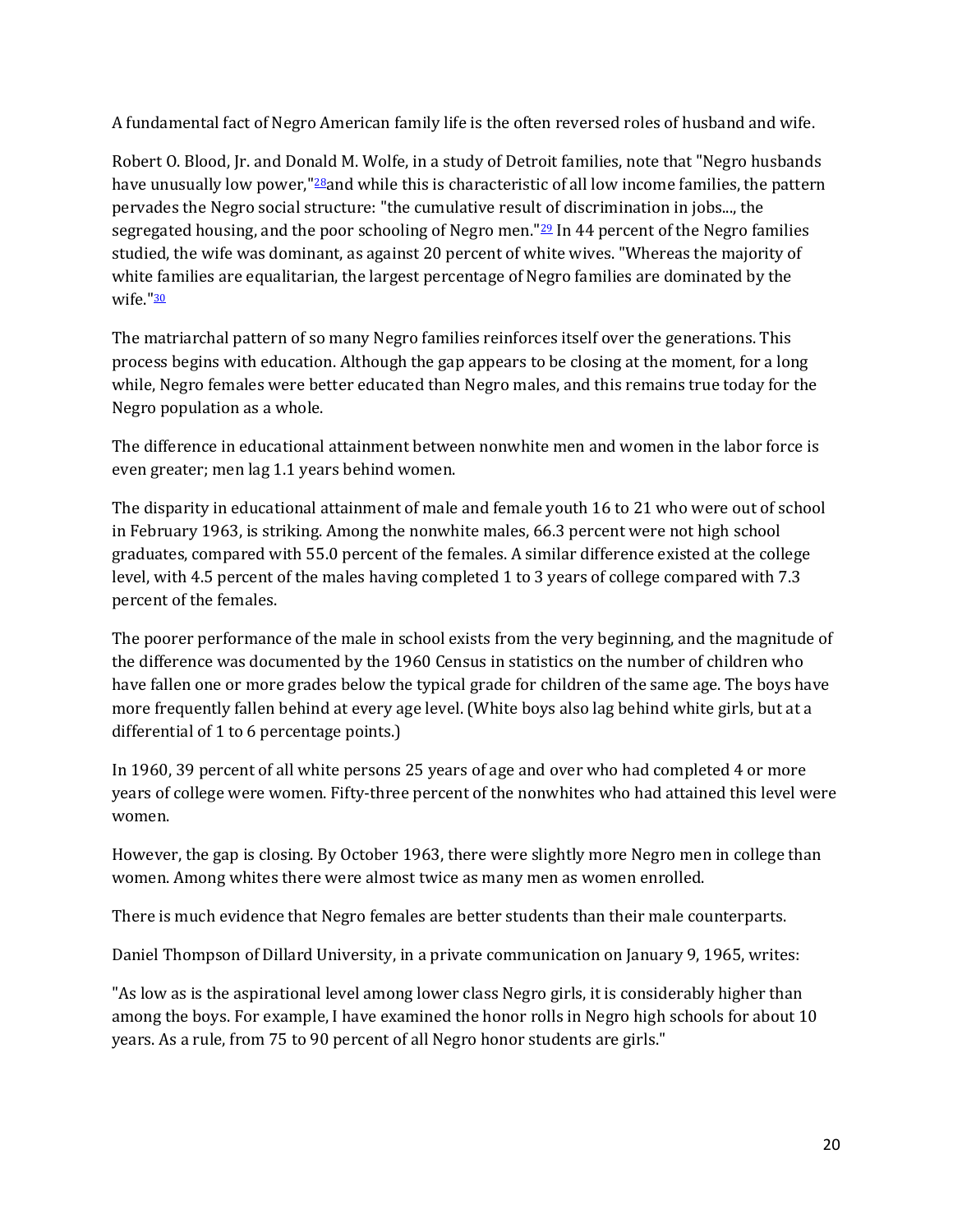Dr. Thompson reports that 70 percent of all applications for the National Achievement Scholarship Program financed by the Ford Foundation for outstanding Negro high school graduates are girls, despite special efforts by high school principals to submit the names of boys.

The finalists for this new program for outstanding Negro students were recently announced. Based on an inspection of the names, only about 43 percent of all the 639 finalists were male. (However, in the regular National Merit Scholarship program, males received 67 percent of the 1964 scholarship awards.)

Inevitably, these disparities have carried over to the area of employment and income.

In 1 out of 4 Negro families where the husband is present, is an earner, and someone else in the family works, the husband is not the principal earner. The comparable figure for whites is 18 percent.

More important, it is clear that Negro females have established a strong position for themselves in white collar and professional employment, precisely the areas of the economy which are growing most rapidly, and to which the highest prestige is accorded.

The President's Committee on Equal Employment Opportunity, making a preliminary report on employment in 1964 of over 16,000 companies with nearly 5 million employees, revealed this pattern with dramatic emphasis.

"In this work force, Negro males outnumber Negro females by a ratio of 4 to 1. Yet Negro males represent only 1.2 percent of all males in white collar occupations, while Negro females represent 3.1 percent of the total female white collar work force. Negro males represent 1.1 percent of all male professionals, whereas Negro females represent roughly 6 percent of all female professionals. Again, in technician occupations, Negro males represent 2.1 percent of all male technicians while Negro females represent roughly 10 percent of all female technicians. It would appear therefore that there are proportionately 4 times as many Negro females in significant white collar jobs than Negro males.

"Although it is evident that office and clerical jobs account for approximately 50 percent of all Negro female white collar workers, it is significant that 6 out of every 100 Negro females are in professional jobs. This is substantially similar to the rate of all females in such jobs. Approximately 7 out of every 100 Negro females are in technician jobs. This exceeds the proportion of all females in technician jobs — approximately 5 out of every 100.

"Negro females in skilled jobs are almost the same as that of all females in such jobs. Nine out of every 100 Negro males are in skilled occupations while 21 out of 100 of all males are in such  $jobs.$ " $\frac{31}{2}$  $\frac{31}{2}$  $\frac{31}{2}$ 

This pattern is to be seen in the Federal government, where special efforts have been made recently to insure equal employment opportunity for Negroes. These efforts have been notably successful in Departments such as Labor, where some 19 percent of employees are now Negro. (A not disproportionate percentage, given the composition of the work force in the areas where the main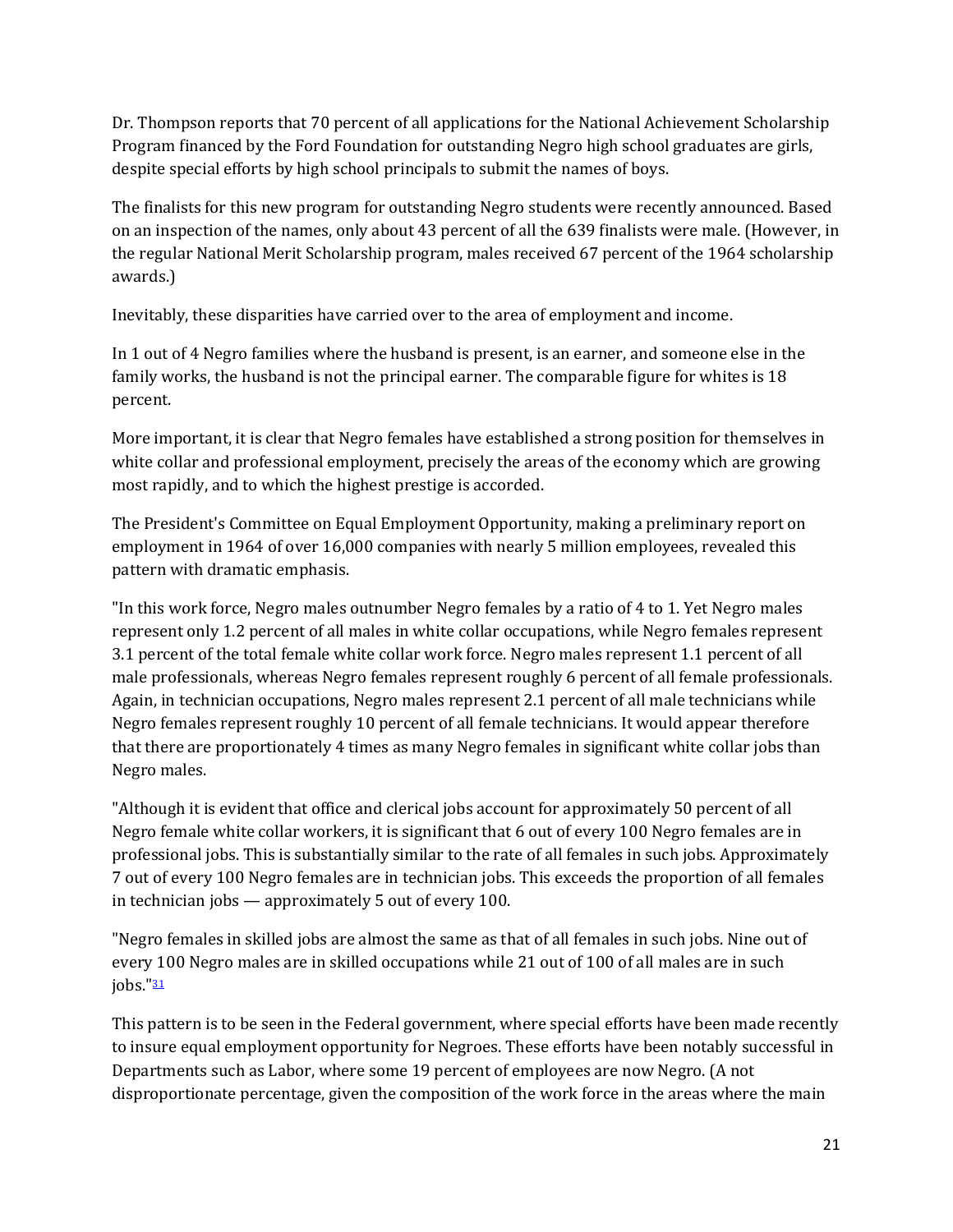Department offices are located.) However, it may well be that these efforts have redounded mostly to the benefit of Negro women, and may even have accentuated the comparative disadvantage of Negro men. Seventy percent of the Negro employees of the Department of Labor are women, as contrasted with only 42 percent of the white employees.

Among nonprofessional Labor Department employees — where the most employment opportunities exist for all groups — Negro women outnumber Negro men 4 to 1, and average almost one grade higher in classification.

The testimony to the effects of these patterns in Negro family structure is wide spread, and hardly to be doubted.

#### **Whitney Young:**

"Historically, in the matriarchal Negro society, mothers made sure that if one of their children had a chance for higher education the daughter was the one to pursue it.  $\frac{122}{2}$ 

"The effect on family functioning and role performance of this historical experience [economic deprivation] is what you might predict. Both as a husband and as a father the Negro male is made to feel inadequate, not because he is unlovable or unaffectionate, lacks intelligence or even a gray flannel suit. But in a society that measures a man by the size of his pay check, he doesn't stand very tall in a comparison with his white counterpart. To this situation he may react with withdrawal, bitterness toward society, aggression both within the family and racial group, self-hatred, or crime. Or he may escape through a number of avenues that help him to lose himself in fantasy or to compensate for his low status through a variety of exploits."<sup>[33](http://www.dol.gov/dol/aboutdol/history/moynfootnote.htm#33)</sup>

#### **Thomas Pettigrew:**

"The Negro wife in this situation can easily become disgusted with her financially dependent husband, and her rejection of him further alienates the male from family life. Embittered by their experiences with men, many Negro mothers often act to perpetuate the mother centered pattern by taking a greater interest in their daughters than their sons." $34$ 

#### **Deton Brooks:**

"In a matriarchal structure, the women are transmitting the culture."<sup>[35](http://www.dol.gov/dol/aboutdol/history/moynfootnote.htm#35)</sup>

#### **Dorothy Height:**

"If the Negro woman has a major underlying concern, it is the status of the Negro man and his position in the community and his need for feeling himself an important person, free and able to make his contribution in the whole society in order that he may strengthen his home."<sup>[36](http://www.dol.gov/dol/aboutdol/history/moynfootnote.htm#36)</sup>

#### **Duncan M. MacIntyre:**

"The Negro illegitimacy rate always has been high — about eight times the white rate in 1940 and somewhat higher today even though the white illegitimacy rate also is climbing. The Negro statistics are symtomatic [sic] of some old socioeconomic problems, not the least of which are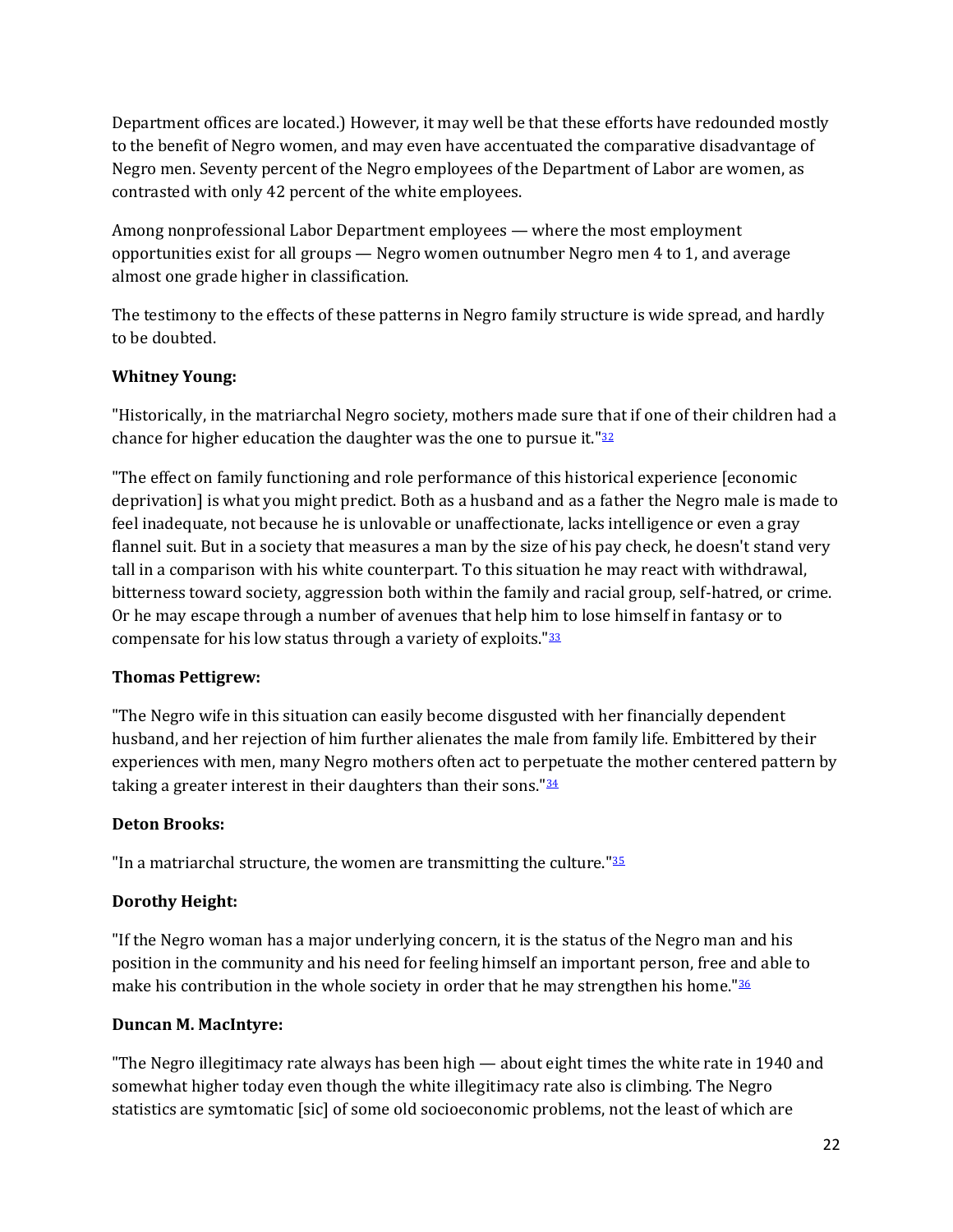under employment among Negro men and compensating higher labor force propensity among Negro women. Both operate to enlarge the mother's role, undercutting the status of the male and making many Negro families essentially matriarchal. The Negro man's uncertain employment prospects, matriarchy, and the high cost of divorces combine to encourage desertion (the poor man's divorce), increases the number of couples not married, and thereby also increases the Negro illegitimacy rate. In the meantime, higher Negro birth rates are increasing the nonwhite population, while migration into cities like Detroit, New York, Philadelphia, and Washington, D.C. is making the public assistance rolls in such cities heavily, even predominantly, Negro."[37](http://www.dol.gov/dol/aboutdol/history/moynfootnote.htm#37)

#### **Robin M. Williams, Jr. in a study of Elmira, New York:**

"Only 57 percent of Negro adults reported themselves as married-spouse present, as compared with 78 percent of native white American gentiles, 91 percent of Italian-American, and 96 percent of Jewish informants. Of the 93 unmarried Negro youths interviewed, 22 percent did not have their mother living in the home with them, and 42 percent reported that their father was not living in their home. One third of the youth did not know their father's present occupation, and two-thirds of a sample of 150 Negro adults did not know what the occupation of their father's father had been. Forty percent of the youths said that they had brothers and sisters living in other communities: another 40 percent reported relatives living in their home who were not parents, siblings, or grandparent."[38](http://www.dol.gov/dol/aboutdol/history/moynfootnote.htm#38)

#### **The Failure of Youth**

Williams' account of Negro youth growing up with little knowledge of their fathers, less of their fathers' occupations, still less of family occupational traditions, is in sharp contrast to the experience of the white child. The white family, despite many variants, remains a powerful agency not only for transmitting property from one generation to the next, but also for transmitting no less valuable contracts with the world of education and work. In an earlier age, the Carpenters, Wainwrights, Weavers, Mercers, Farmers, Smiths acquired their names as well as their trades from their fathers and grandfathers. Children today still learn the patterns of work from their fathers even though they may no longer go into the same jobs.

White children without fathers at least perceive all about them the pattern of men working.

Negro children without fathers flounder — and fail.

Not always, to be sure. The Negro community produces its share, very possibly more than its share, of young people who have the something extra that carries them over the worst obstacles. But such persons are always a minority. The common run of young people in a group facing serious obstacles to success do not succeed.

A prime index of the disadvantage of Negro youth in the United States is their consistently poor performance on the mental tests that are a standard means of measuring ability and performance in the present generation.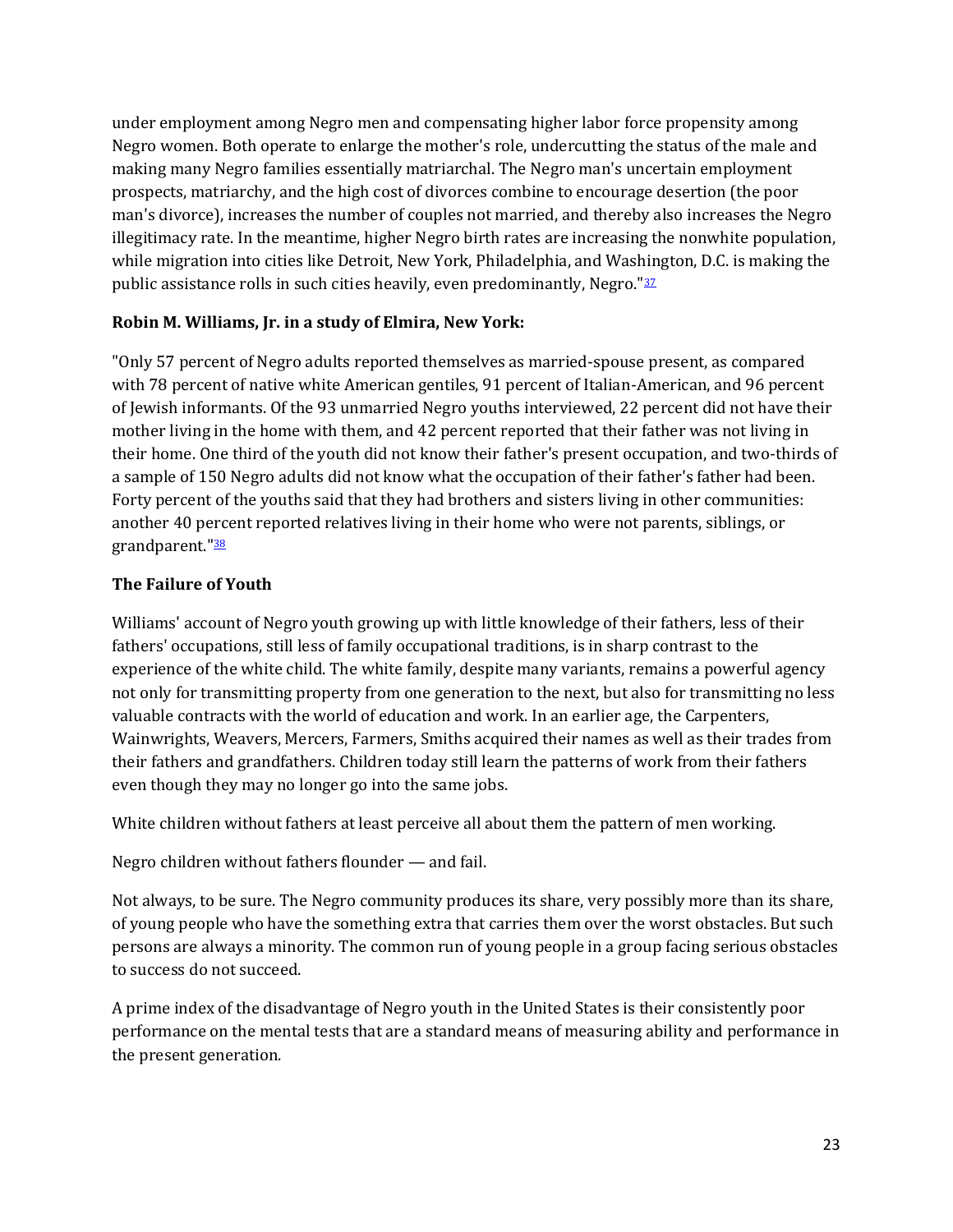There is absolutely no question of any genetic differential: Intelligence potential is distributed among Negro infants in the same proportion as among Icelanders or Chinese or any other group. American society, however, impairs the Negro potential. The statement of the HARYOU report that "there is no basic disagreement over the fact that central Harlem students are performing poorly in school"[39](http://www.dol.gov/dol/aboutdol/history/moynfootnote.htm#39) may be taken as true of Negro slum children throughout the United States.

Eighth grade children in central Harlem have a median IQ of 87.7, which means that perhaps a third of the children are scoring at levels perilously near to those of retardation. IQ *declines* in the first decade of life, rising only slightly thereafter.

The effect of broken families on the performance of Negro youth has not been extensively measured, but studies that have been made show an unmistakable influence.

Martin Deutch and Bert Brown, investigating intelligence test differences between Negro and white 1st and 5th graders of different social classes, found that there is a direct relationship between social class and IQ. As the one rises so does the other: but more for whites than Negroes. This is surely a result of housing segregation, referred to earlier, which makes it difficult for middle class Negro families to escape the slums.

The authors explain that "it is much more difficult for the Negro to attain identical middle or upper middle class status with whites, and the social class gradations are less marked for Negroes because Negro life in a caste society is considerably more homogeneous than is life for the majority group."[40](http://www.dol.gov/dol/aboutdol/history/moynfootnote.htm#40)

Therefore, the authors look for background variables other than social class which might explain the difference: "One of the most striking differences between the Negro and white groups is the consistently higher frequency of broken homes and resulting family disorganization in the Negro group.  $41$ 

Further, they found that children from homes where fathers are present have significantly higher scores than children in homes without fathers.

The influence of the father's presence was then tested *within* the social classes and school grades for Negroes alone. They found that "a consistent trend within both grades at the lower SES [social class] level appears, and in no case is there a reversal of this trend: for males, females, and the combined group, the IQ's of children with fathers in the home are always higher than those who have no father in the home." $\frac{42}{2}$  $\frac{42}{2}$  $\frac{42}{2}$ 

The authors say that broken homes "may also account for some of the differences between Negro and white intelligence scores."[43](http://www.dol.gov/dol/aboutdol/history/moynfootnote.htm#43)

The scores of fifth graders with fathers absent were lower than the scores of first graders with fathers absent, and while the authors point out that it is cross sectional data and does not reveal the duration of the fathers' absence, "What we might be tapping is the cumulative effect of fatherless years."<sup>[44](http://www.dol.gov/dol/aboutdol/history/moynfootnote.htm#44)</sup>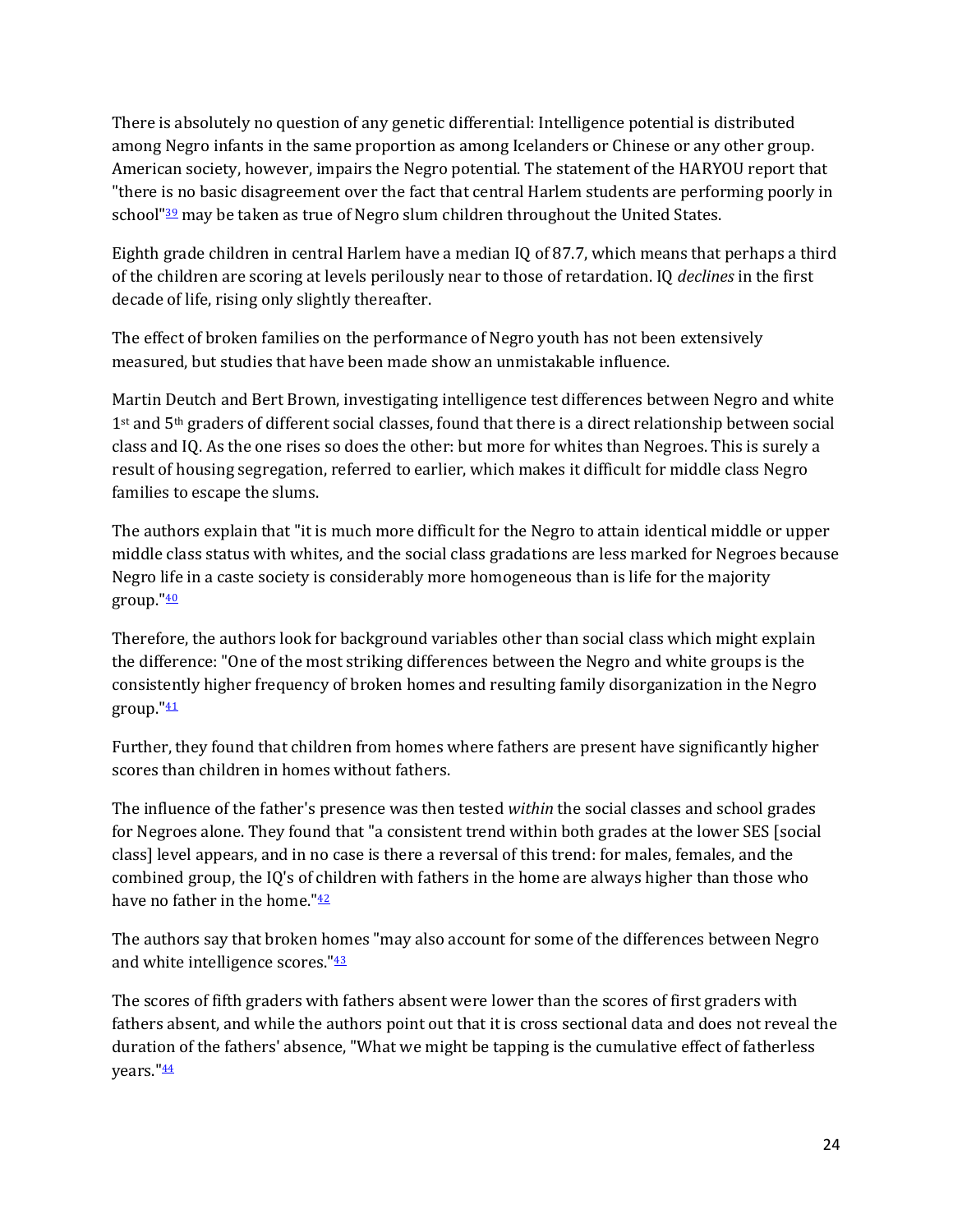This difference in ability to perform has its counterpart in statistics on actual school performance. Nonwhite boys from families with both parents present are more likely to be going to school than boys with only one parent present, and enrollment rates are even lower when neither parent is present.

When the boys from broken homes are in school, they do not do as well as the boys from whole families. Grade retardation is higher when only one parent is present, and highest when neither parent is present.

The loneliness of the Negro youth in making fundamental decisions about education is shown in a 1959 study of Negro and white dropouts in Connecticut high schools.

Only 29 percent of Negro male dropouts discussed their decision to drop out of school with their fathers, compared with 65 percent of the white males (38 percent of the Negro males were from broken homes). In fact, 26 percent of the Negro males did not discuss this major decision in their lives with anyone at all, compared with only 8 percent of white males.

A study of Negro apprenticeship by the New York State Commission Against Discrimination in 1960 concluded:

"Negro youth are seldom exposed to influences which can lead to apprenticeship. Negroes are not apt to have relatives, friends, or neighbors in skilled occupations. Nor are they likely to be in secondary schools where they receive encouragement and direction from alternate role models. Within the minority community, skilled Negro 'models' after whom the Negro youth might pattern himself are rare, while substitute sources which could provide the direction, encouragement, resources, and information needed to achieve skilled craft standing are nonexistent."[45](http://www.dol.gov/dol/aboutdol/history/moynfootnote.htm#45)

#### **Delinquency and Crime**

The combined impact of poverty, failure, and isolation among Negro youth has had the predictable outcome in a disastrous delinquency and crime rate.

In a typical pattern of discrimination, Negro children in all public and private orphanages are a smaller proportion of all children than their proportion of the population although their needs are clearly greater.

On the other hand Negroes represent a third of all youth in training schools for juvenile delinquents.

It is probable that at present, a majority of the crimes against the person, such as rape, murder, and aggravated assault are committed by Negroes. There is, of course, no absolute evidence; inference can only be made from arrest and prison population statistics. The data that follow [chart not reproduced] unquestionably are biased against Negroes, who are arraigned much more casually than are whites, but it may be doubted that the bias is great enough to affect the general proportions.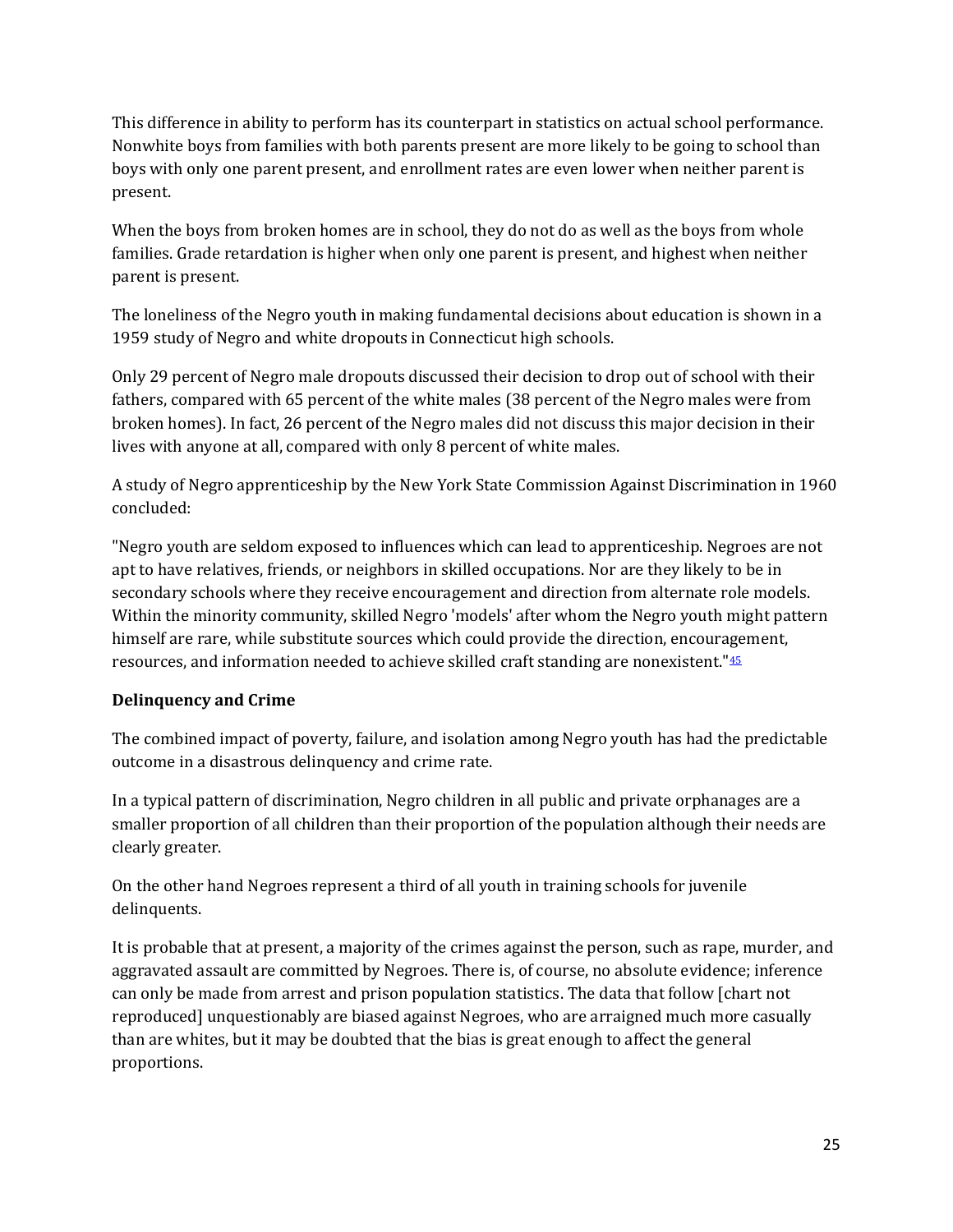Again on the urban frontier the ratio is worse: 3 out of every 5 arrests for these crimes were of Negroes.

In Chicago in 1963, three-quarters of the persons arrested for such crimes were Negro; in Detroit, the same proportions held.

In 1960, 37 percent of all persons in Federal and State prisons were Negro. In that year, 56 percent of the homicide and 57 percent of the assault offenders committed to State institutions were Negro.

The overwhelming number of offenses committed by Negroes are directed toward other Negroes: the cost of crime to the Negro community is a combination of that to the criminal and to the victim.

Some of the research on the effects of broken homes on delinquent behavior recently surveyed by Thomas F. Pettigrew in *A Profile of the Negro American* is summarized below, along with several other studies of the question.

Mary Diggs found that three-fourths — twice the expected ratio — of Philadelphia's Negro delinquents who came before the law during 1948 did not live with both their natural parents. $\frac{46}{3}$  $\frac{46}{3}$  $\frac{46}{3}$ 

In predicting juvenile crime, Eleanor and Sheldon Glueck also found that a higher proportion of delinquent than nondelinquent boys came from broken homes. They identified five critical factors in the home environment that made a difference in whether boys would become delinquents: discipline of boy by father, supervision of boy by mother, affection of father for boy, affection of mother for boy, and cohesiveness of family.

In 1952, when the New York City Youth Board set out to test the validity of these five factors as predictors of delinquency, a problem quickly emerged. The Glueck sample consisted of white boys of mainly Irish, Italian, Lithuanian, and English descent. However, the Youth Board group was 44 percent Negro and 14 percent Puerto Rican, and the frequency of broken homes within these groups was out of proportion to the total number of delinquents in the population. $\frac{47}{5}$  $\frac{47}{5}$  $\frac{47}{5}$ 

"In the majority of these cases, the father was usually never in the home at all, absent for the major proportion of the boy's life, or was present only on occasion."

(The final prediction table was reduced to three factors: supervision of boy by mother, discipline of boy by mother, and family cohesiveness within what family, in fact, existed, but was, nonetheless, 85 percent accurate in predicting delinquents and 96 percent accurate in predicting nondelinquents.)

Researchers who have focussed [sic] upon the "good" boy in high delinquency neighborhoods noted that they typically come from exceptionally stable, intact families. $48$ 

Recent psychological research demonstrates the personality effects of being reared in a disorganized home without a father. One study showed that children from fatherless homes seek immediate gratification of their desires far more than children with fathers present. $49$  Others revealed that children who hunger for immediate gratification are more prone to delinquency,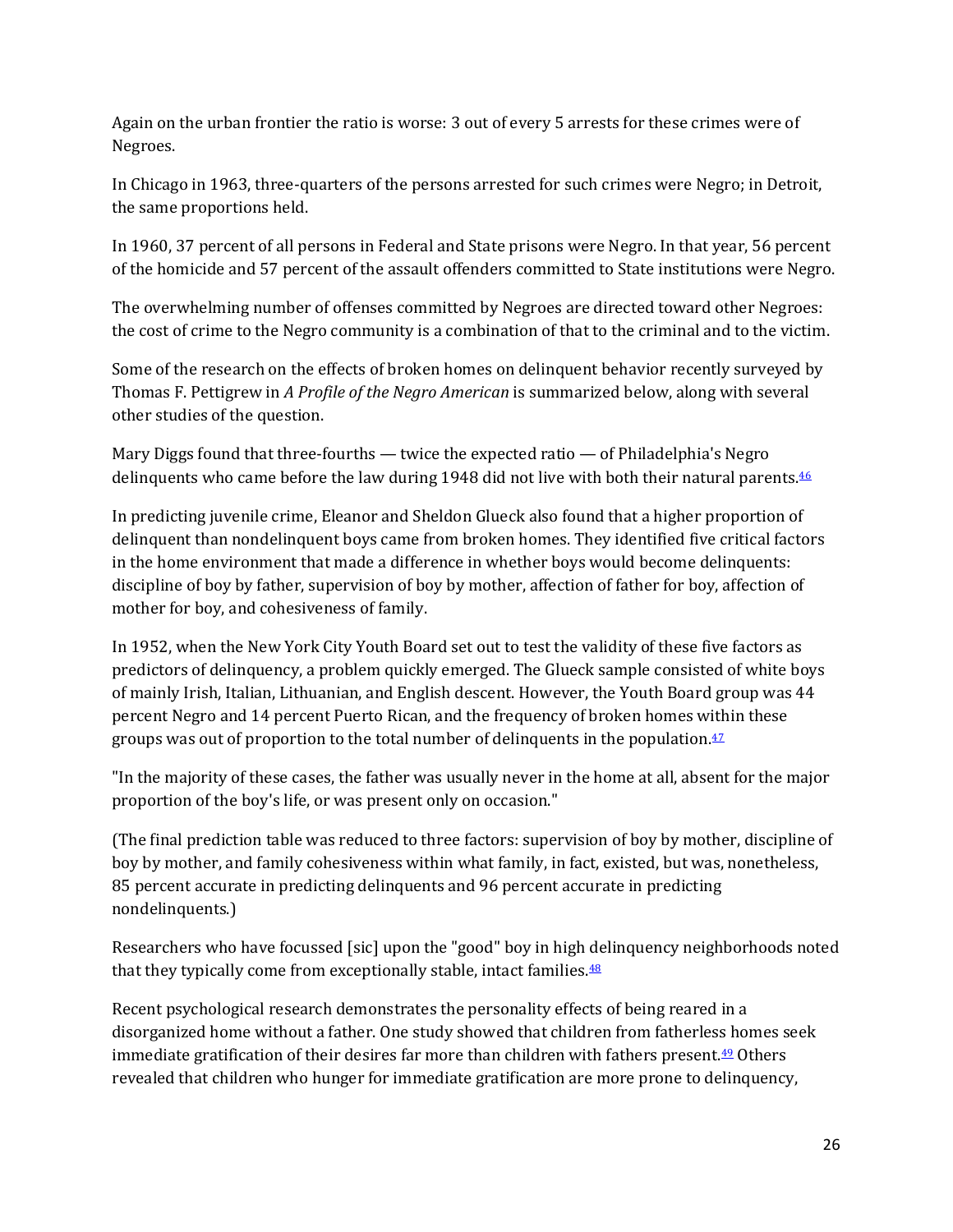along with other less social behavior.<sup>[50](http://www.dol.gov/dol/aboutdol/history/moynfootnote.htm#50)</sup> Two psychologists, Pettigrew says, maintain that inability to delay gratification is a critical factor in immature, criminal, and neurotic behavior.<sup>[51](http://www.dol.gov/dol/aboutdol/history/moynfootnote.htm#51)</sup>

Finally, Pettigrew discussed the evidence that a stable home is a crucial factor in counteracting the effects of racism upon Negro personality.

"A warm, supportive home can effectively compensate for many of the restrictions the Negro child faces outside of the ghetto; consequently, the type of home life a Negro enjoys as a child may be far more crucial for governing the influence of segregation upon his personality than the form the segregation takes — legal or informal, Southern or Northern."[52](http://www.dol.gov/dol/aboutdol/history/moynfootnote.htm#52)

A Yale University study of youth in the lowest socioeconomic class in New Haven in 1950 whose behavior was followed through their 18th year revealed that among the delinquents in the group, 38 percent came from broken homes, compared with 24 percent of nondelinquents.[53](http://www.dol.gov/dol/aboutdol/history/moynfootnote.htm#53)

The President's Task Force on Manpower Conservation in 1963 found that of young men rejected for the draft for failure to pass the mental tests, 42 percent of those with a court record came from broken homes, compared with 30 percent of those without a court record. Half of all the nonwhite rejectees in the study with a court record came from broken homes.

An examination of the family background of 44,448 delinquency cases in Philadelphia between 1949 and 1954 documents the frequency of broken homes among delinquents. Sixty two percent of the Negro delinquents and 36 percent of white delinquents were not living with both parents. In 1950, 33 percent of nonwhite children and 7 percent of white children in Philadelphia were living in homes without both parents. Repeaters were even more likely to be from broken homes than first offenders.[54](http://www.dol.gov/dol/aboutdol/history/moynfootnote.htm#54)

#### **The Armed Forces**

The ultimate mark of inadequate preparation for life is the failure rate on the Armed Forces mental test. The Armed Forces Qualification Test is not quite a mental test, nor yet an education test. It is a test of ability to perform at an acceptable level of competence. It roughly measures ability that ought to be found in an average 7<sup>th</sup> or  $8<sup>th</sup>$  grade student. A grown young man who cannot pass this test is in trouble.

Fifty six percent of Negroes fail it.

This is a rate almost four times that of the whites.

The Army, Navy, Air Force, and Marines conduct by far the largest and most important education and training activities of the Federal Government, as well as provide the largest single source of employment in the nation.

Military service is disruptive in some respects. For those comparatively few who are killed or wounded in combat, or otherwise, the personal sacrifice is inestimable. But on balance service in the Armed Forces over the past quarter-century has worked greatly to the advantage of those involved. The training and experience of military duty itself is unique, the advantages that have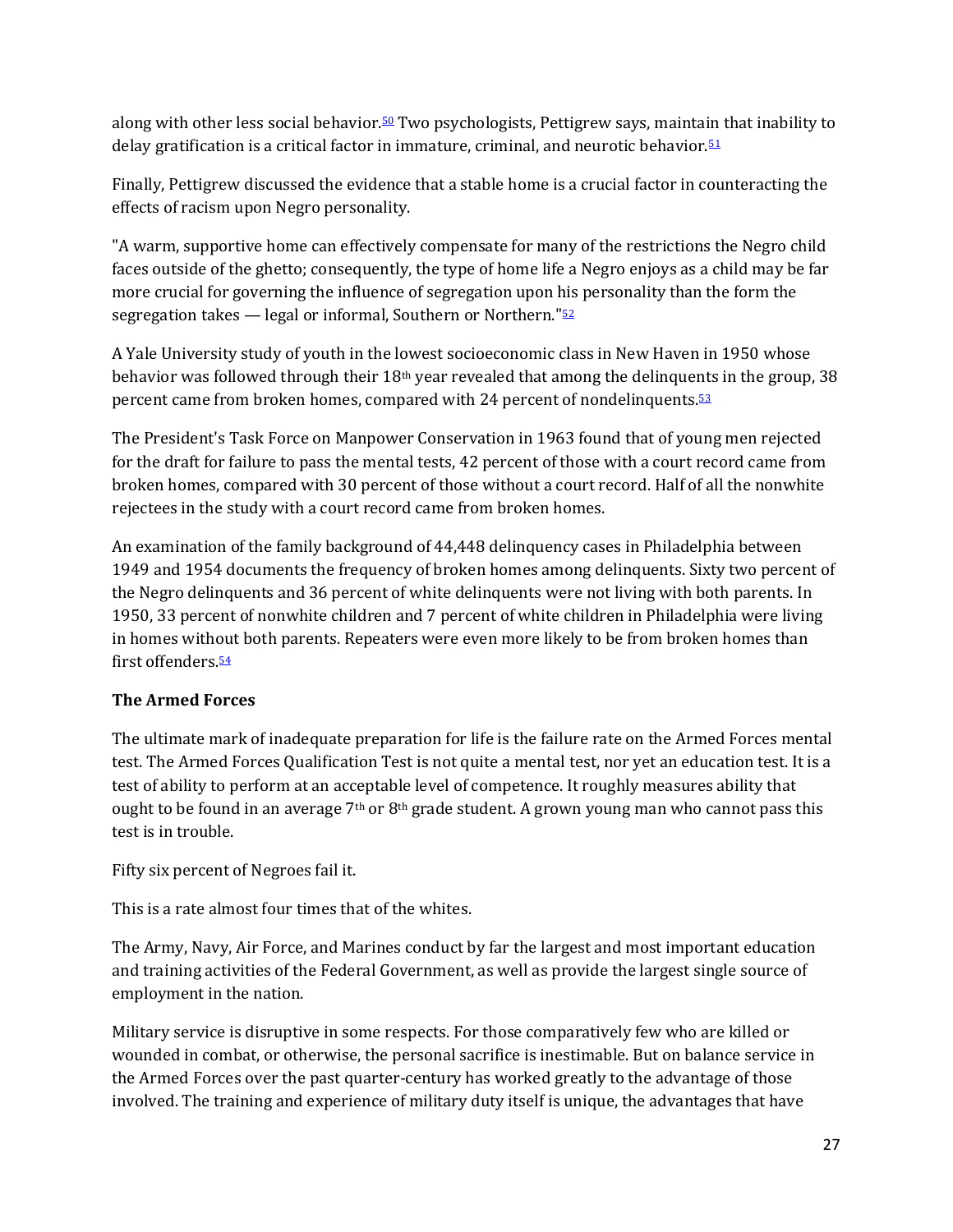generally followed in the form of the G.I. Bill, mortgage guarantees, Federal life insurance, Civil Service preference, veterans hospitals, and veterans pensions are singular, to say the least.

Although service in the Armed Forces is at least nominally a duty of all male citizens coming of age, it is clear that the present system does not enable Negroes to serve in anything like their proportionate numbers. This is not a question of discrimination. Induction into the Armed Forces is based on a variety of objective tests and standards, but these tests nonetheless have the effect of keeping the number of Negroes disproportionately small.

In 1963 the United States Commission on Civil Rights reported that "A decade ago, Negroes constituted 8 percent of the Armed Forces. Today... they continue to constitute 8 percent of the Armed Forces."[55](http://www.dol.gov/dol/aboutdol/history/moynfootnote.htm#55)

In 1964 Negroes constituted 11.8 percent of the population, but probably remain at 8 percent of the Armed Forces.

The significance of Negro under representation in the Armed Forces is greater than might at first be supposed. If Negroes were represented in the same proportions in the military as they are in the population, they would number 300,000 plus. This would be over 100,000 more than at present (using 1964 strength figures). If the more than 100,000 unemployed Negro men were to have gone into the military the Negro male unemployment rate would have been 7.0 percent in 1964 instead of 9.1 percent.

In 1963 the Civil Rights Commission commented on the occupational aspect of military service for Negroes. "Negro enlisted men enjoy relatively better opportunities in the Armed Forces than in the civilian economy in every clerical, technical, and skilled field for which the data permit comparison."[56](http://www.dol.gov/dol/aboutdol/history/moynfootnote.htm#56)

There is, however, an even more important issue involved in military service for Negroes. Service in the United States Armed Forces is the *only* experience open to the Negro American in which he is truly treated as an equal: not as a Negro equal to a white, but as one man equal to any other man in a world where the category "Negro" and "white" do not exist. If this is a statement of the ideal rather than reality, it is an ideal that is close to realization. In food, dress, housing, pay, work — the Negro in the Armed Forces *is* equal and is treated that way.

There is another special quality about military service for Negro men: it is an utterly masculine world. Given the strains of the disorganized and matrifocal family life in which so many Negro youth come of age, the Armed Forces are a dramatic and desperately needed change: a world away from women, a world run by strong men of unquestioned authority, where discipline, if harsh, is nonetheless orderly and predictable, and where rewards, if limited, are granted on the basis of performance.

The theme of a current Army recruiting message states it as clearly as can be: "In the U.S. Army you get to know what it means to feel like a man."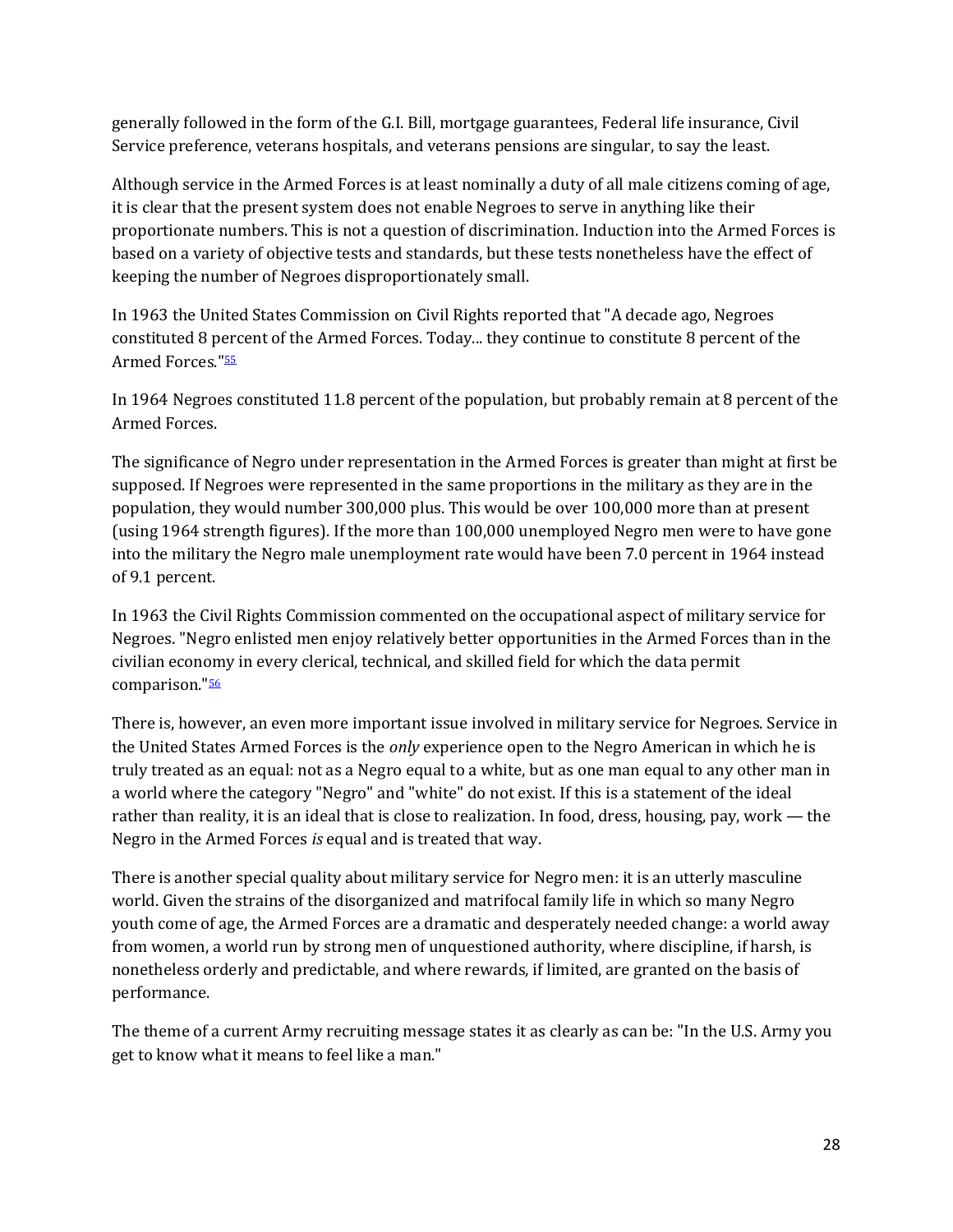At the recent Civil Rights Commission hearings in Mississippi a witness testified that his Army service was in fact "the only time I ever felt like a man."

Yet a majority of Negro youth (and probably three quarters of Mississippi Negroes) fail the Selective Service education test and are rejected. Negro participation in the Armed Forces would be less than it is, were it not for a proportionally larger share of voluntary enlistments and reenlistments. (Thus 16.3 percent of Army sergeants are Negro.)

### **Alienation**

The term alienation may by now have been used in too many ways to retain a clear meaning, but it will serve to sum up the equally numerous ways in which large numbers of Negro youth appear to be withdrawing from American society.

One startling way in which this occurs is that the men are just not there when the Census enumerator comes around.

According to Bureau of Census population estimates for 1963, there are only 87 nonwhite males for every 100 females in the 30-to-34-year age group. The ratio does not exceed 90 to 100 throughout the 25-to-44-year age bracket. In the urban Northeast, there are only 76 males per 100 females 20 to-24-years of age, and males as a percent of females are below 90 percent throughout all ages after 14.

There are not really fewer men than women in the 20-to-40 age bracket. What obviously in involved is an error in counting: the surveyors simply do not find the Negro man. Donald J. Bogue and his associates, who have studied the Federal count of the Negro man, place the error as high as 19.8 percent at age 28; a typical error of around 15 percent is estimated from age 19 through 43.[57](http://www.dol.gov/dol/aboutdol/history/moynfootnote.htm#57) Preliminary research in the Bureau of the Census on the 1960 enumeration has resulted in similar conclusions, although not necessarily the same estimates of the extent of the error. The Negro male *can* be found at age 17 and 18. On the basis of birth records and mortality records, the conclusion must be that he is there at age 19 as well.

When the enumerators do find him, his answers to the standard questions asked in the monthly unemployment survey often result in counting him as "not in the labor force." In other words, Negro male unemployment may in truth be somewhat greater than reported.

The labor force participation rates of nonwhite men have been falling since the beginning of the century and for the past decade have been lower than the rates for white men. In 1964, the participation rates were 78.0 percent for white men and 75.8 percent for nonwhite men. Almost one percentage point of this difference was due to a higher proportion of nonwhite men unable to work because of long-term physical or mental illness; it seems reasonable to assume that the rest of the difference is due to discouragement about finding a job.

If nonwhite male labor force participation rates were as high as the white rates, there would have been 140,000 more nonwhite males in the labor force in 1964. If we further assume that the 140,000 would have been unemployed, the unemployment rate for nonwhite men would have been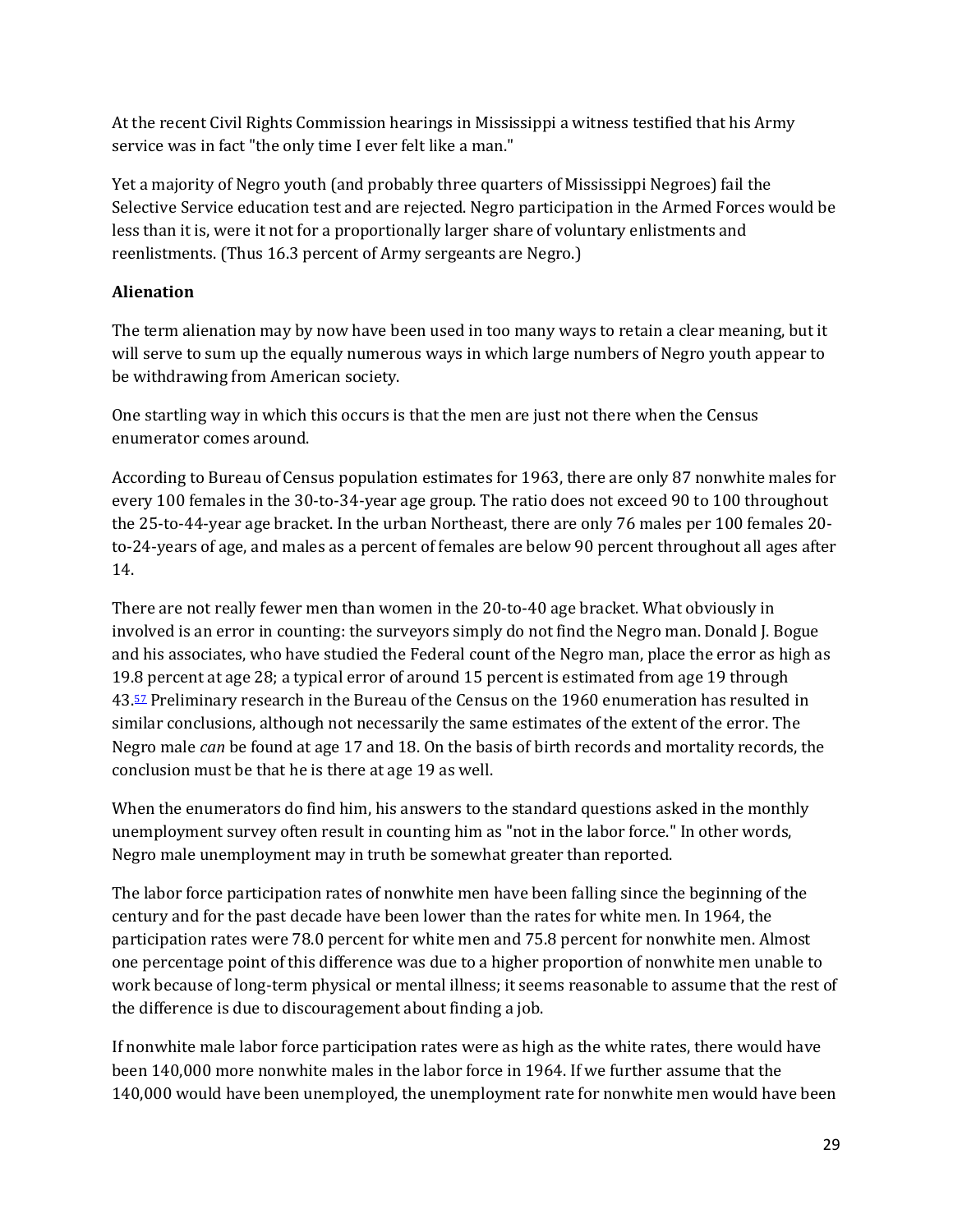11.5 percent instead of the recorded rate of 9 percent, and the ratio between the nonwhite rate and the white rate would have jumped from 2:1 to 2.4:1.

Understated or not, the official unemployment rates for Negroes are almost unbelievable.

The unemployment statistics for Negro teenagers — 29 percent in January 1965 — reflect lack of training and opportunity in the greatest measure, but it may not be doubted that they also reflect a certain failure of nerve.

"Are you looking for a job?" Secretary of Labor Wirtz asked a young man on a Harlem street corner. "Why?" was the reply.

Richard A. Cloward and Robert Ontell have commented on the withdrawal in a discussion of the Mobilization for Youth project on the lower East Side of New York.

"What contemporary slum and minority youth probably lack that similar children in earlier periods possessed is not motivation but some minimal sense of competence.

"We are plagued, in work with these youth, by what appears to be a low tolerance for frustration. They are not able to absorb setbacks. Minor irritants and rebuffs are magnified out of all proportion to reality. Perhaps they react as they do because they are not equal to the world that confronts them, and they know it. And it is the knowing that is devastating. Had the occupational structure remained intact, or had the education provided to them kept pace with occupational changes, the situation would be a different one. But it is not, and that is what we and they have to contend with."[58](http://www.dol.gov/dol/aboutdol/history/moynfootnote.htm#58)

Narcotic addiction is a characteristic form of withdrawal. In 1963, Negroes made up 54 percent of the addict population of the United States. Although the Federal Bureau of Narcotics reports a decline in the Negro proportion of new addicts, HARYOU reports the addiction rate in central Harlem rose from 22.1 per 10,000 in 1955 to 40.4 in 1961.[59](http://www.dol.gov/dol/aboutdol/history/moynfootnote.htm#59)

There is a larger fact about the alienation of Negro youth than the tangle of pathology described by these statistics. It is a fact particularly difficult to grasp by white persons who have in recent years shown increasing awareness of Negro problems.

The present generation of Negro youth growing up in the urban ghettos has probably less personal contact with the white world than any generation in the history of the Negro American. $60$ 

Until World War II it could be said that in general the Negro and white worlds live, if not together, at least side by side. Certainly they did, and do, in the South.

Since World War II, however, the two worlds have drawn physically apart. The symbol of this development was the construction in the 1940's and 1950's of the vast white, middle and lower middle class suburbs around all the Nation's cities. Increasingly the inner cities have been left to Negroes — who now share almost no community life with whites.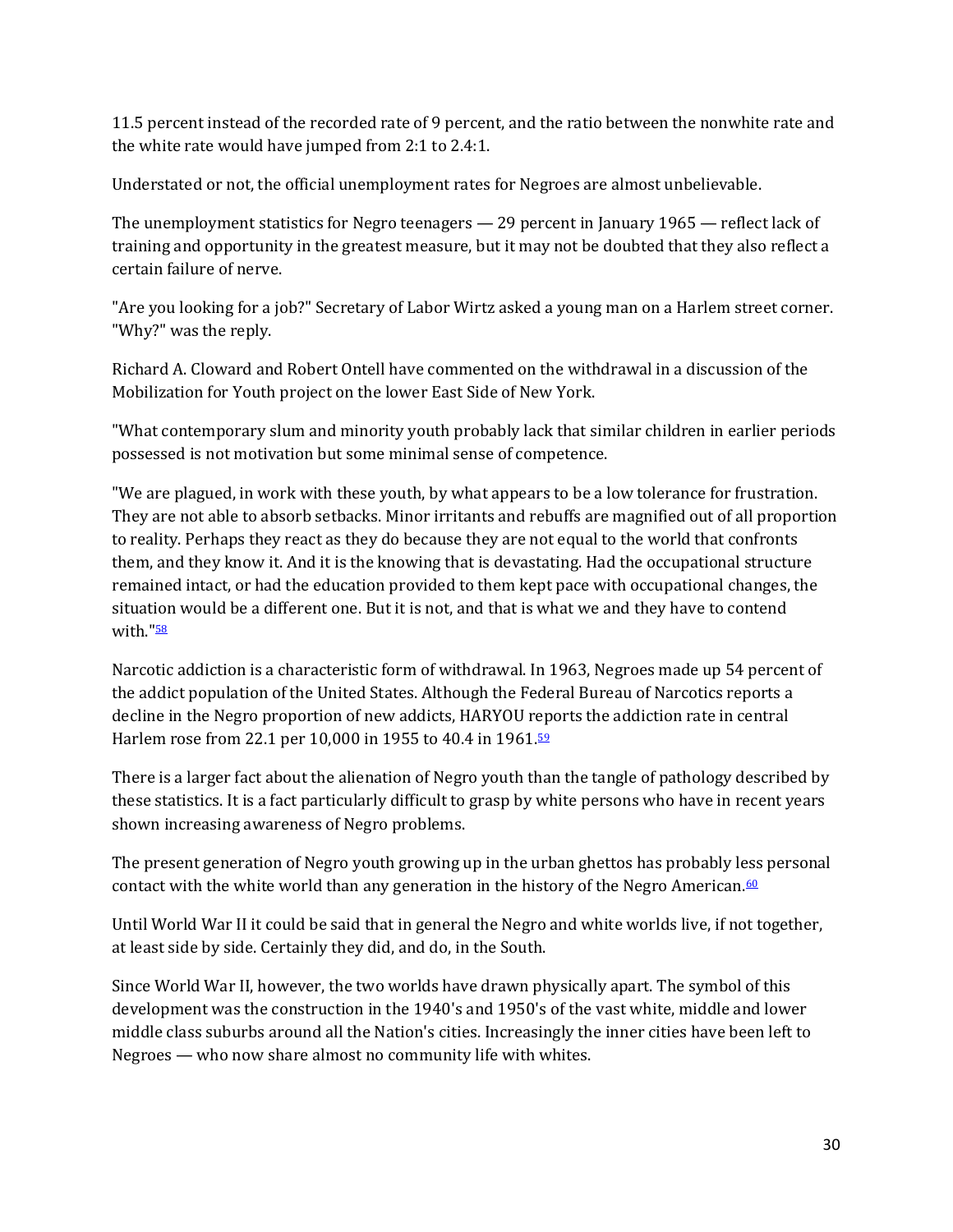In turn, because of this new housing pattern — most of which has been financially assisted by the Federal government — it is probable that the American school system has become *more*, rather than less segregated in the past two decades.

School integration has not occurred in the South, where a decade after *Brown v. Board of Education* only 1 Negro in 9 is attending school with white children.

And in the North, despite strenuous official efforts, neighborhoods and therefore schools are becoming more and more of one class and one color.

In New York City, in the school year 1957-58 there were 64 schools that were 90 percent of [sic] more Negro or Puerto Rican. Six years later there were 134 such schools.

Along with the diminution of white middle class contacts for a large percentage of Negroes, observers report that the Negro churches have all but lost contact with men in the Northern cities as well. This may be a normal condition of urban life, but it is probably a changed condition for the Negro American and cannot be a socially desirable development.

The only religious movement that appears to have enlisted a considerable number of lower class Negro males in Northern cities of late is that of the Black Muslims: a movement based on total rejection of white society, even though it emulates whites more.

In a word: the tangle of pathology is tightening.

# **Chapter V**

The object of this study has been to define a problem, rather than propose solutions to it. We have kept within these confines for three reasons.

First, there are many persons, within and without the Government, who do not feel the problem exists, at least in any serious degree. These persons feel that, with the legal obstacles to assimilation out of the way, matters will take care of themselves in the normal course of events. This is a fundamental issue, and requires a decision within the government.

Second, it is our view that the problem is so inter-related, one thing with another, that any list of program proposals would necessarily be incomplete, and would distract attention from the main point of inter-relatedness. We have shown a clear relation between male employment, for example, and the number of welfare dependent children. Employment in turn reflects educational achievement, which depends in large part on family stability, which reflects employment. Where we should break into this cycle, and how, are the most difficult domestic questions facing the United States. We must first reach agreement on what the problem is, then we will know what questions must be answered.

Third, it is necessary to acknowledge the view, held by a number of responsible persons, that this problem may in fact be out of control. This is a view with which we emphatically and totally disagree, but the view must be acknowledged. The persistent rise in Negro educational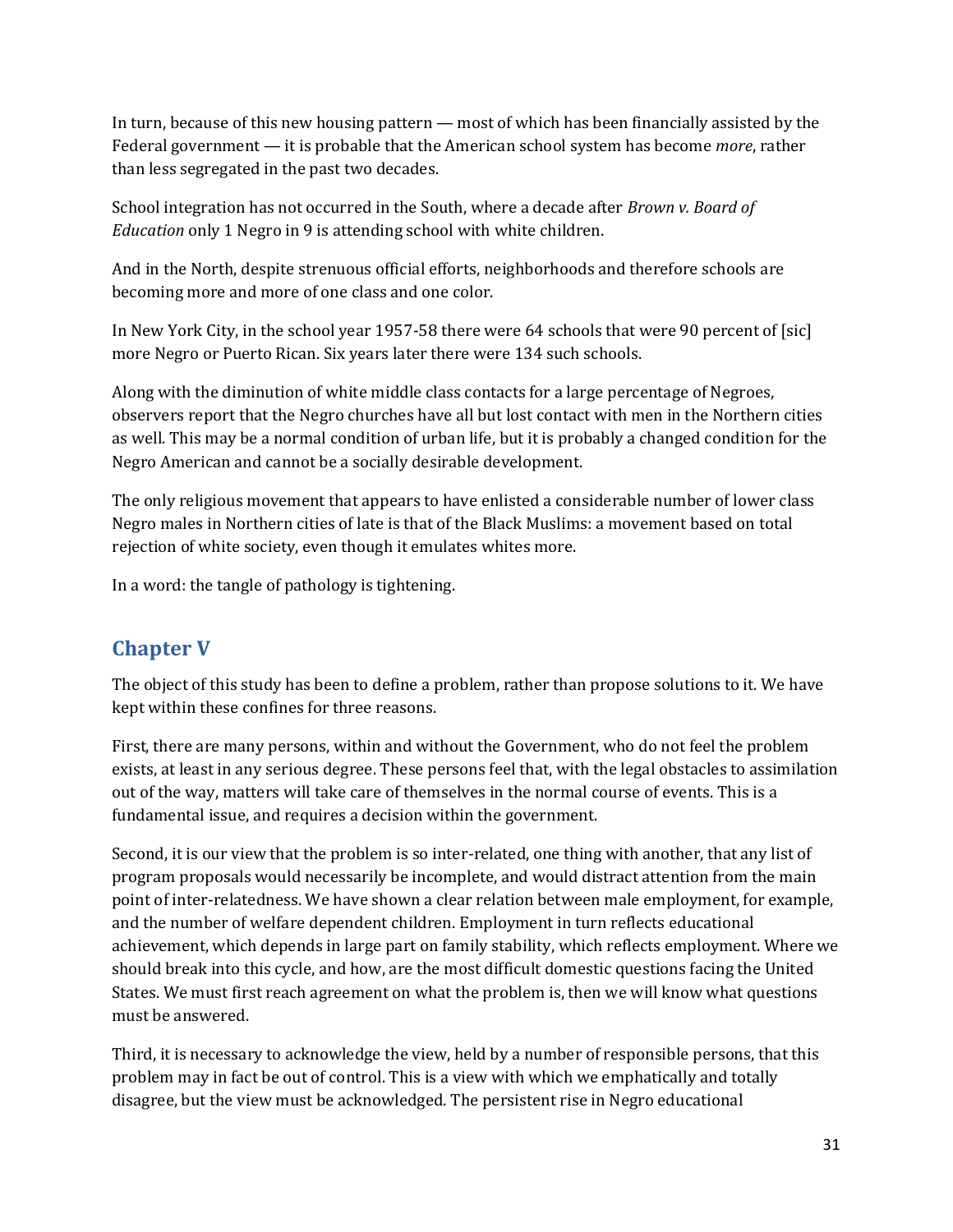achievement is probably the main trend that belies this thesis. On the other hand our study has produced some clear indications that the situation may indeed have begun to feed on itself. It may be noted, for example, that for most of the post-war period male Negro unemployment and the number of new AFDC cases rose and fell together as if connected by a chain from 1948 to 1962. The correlation between the two series of data was an astonishing .91. (This would mean that 83 percent of the rise and fall in AFDC cases can be statistically ascribed to the rise and fall in the unemployment rate.) In 1960, however, for the first time, unemployment declined, but the number of new AFDC cases rose. In 1963 this happened a second time. In 1964 a third. The possible implications of these and other data are serious enough that they, too, should be understood before program proposals are made.

However, the argument of this paper does lead to one central conclusion: Whatever the specific elements of a national effort designed to resolve this problem, those elements must be coordinated in terms of one general strategy.

What then is that problem? We feel the answer is clear enough. Three centuries of injustice have brought about deep-seated structural distortions in the life of the Negro American. At this point, the present tangle of pathology is capable of perpetuating itself without assistance from the white world. The cycle can be broken only if these distortions are set right.

In a word, a national effort towards the problems of Negro Americans must be directed towards the question of family structure. The object should be to strengthen the Negro family so as to enable it to raise and support its members as do other families. After that, how this group of Americans chooses to run its affairs, take advantage of its opportunities, or fail to do so, is none of the nation's business.

The fundamental importance and urgency of restoring the Negro American Family structure has been evident for some time. E. Franklin Frazier put it most succinctly in 1950:

"As the result of family disorganization a large proportion of Negro children and youth have not undergone the socialization which only the family can provide. The disorganized families have failed to provide for their emotional needs and have not provided the discipline and habits which are necessary for personality development. Because the disorganized family has failed in its function as a socializing agency, it has handicapped the children in their relations to the institutions in the community. Moreover, family disorganization has been partially responsible for a large amount of juvenile delinquency and adult crime among Negroes. Since the widespread family disorganization among Negroes has resulted from the failure of the father to play the role in family life required by American society, the mitigation of this problem must await those changes in the Negro and American society which will enable the Negro father to play the role required of him."[61](http://www.dol.gov/dol/aboutdol/history/moynfootnote.htm#61)

Nothing was done in response to Frazier's argument. Matters were left to take care of themselves, and as matters will, grew worse not better. The problem is now more serious, the obstacles greater. There is, however, a profound change for the better in one respect. The President has committed the nation to an all out effort to eliminate poverty wherever it exists, among whites or Negroes, and a militant, organized, and responsible Negro movement exists to join in that effort.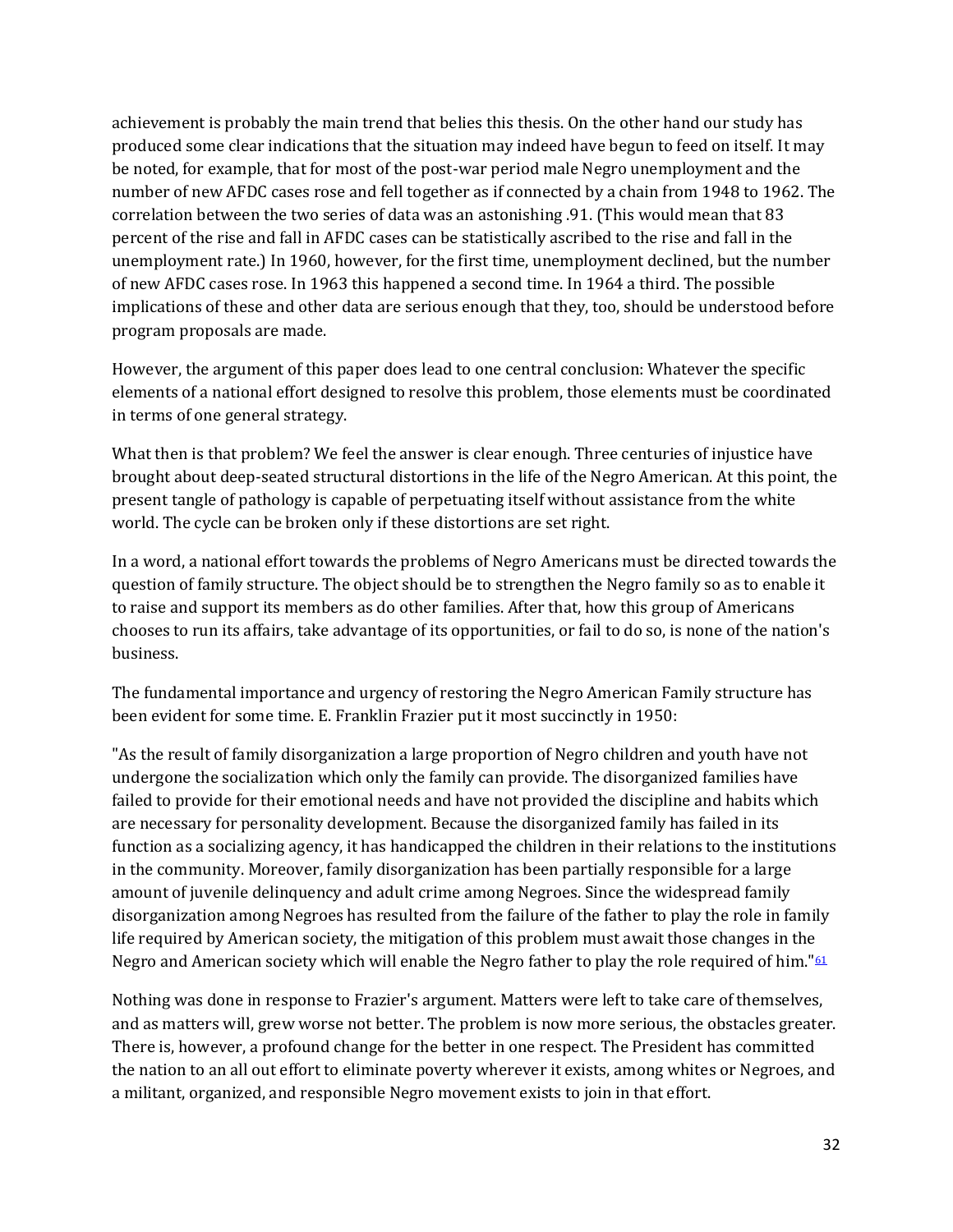Such a national effort could be stated thus:

**The policy of the United States is to bring the Negro American to full and equal sharing in the responsibilities and rewards of citizenship. To this end, the programs of the Federal government bearing on this objective shall be designed to have the effect, directly or indirectly, of enhancing the stability and resources of the Negro American family.**

## **Footnotes**

1. Robert Harris, *The Quest for Equality*, (Baton Rouge, Lousiana State University Press, 1960), p. 4.

2. William Faulkner, in a speech before the Southern Historical Society in November, 1955, quoted in *Mississippi: The Closed Society*, by James W. Silver, (New York, Harcourt, Brace and World, Inc., 1964), p. xiii.

3. For a view that present Negro demands go beyond this traditional position see Nathan Glazer, "Negroes and Jews: The Challenge to Pluralism," *Commentary*, December 1964, pp. 29-34.

4. Bayard Rustin, "From Protest to Politics: The Future of the Civil Rights Movement," *Commentary*, February 1965, p. 27.

5. Nathan Glazer, op. cit., p. 34.

6. *Youth in the Ghetto*, Harlem Youth Opportunities Unlimited, Inc., New York, 1964, p. xi.

7. Nathan Glazer and Daniel Patrick Moynihan, *Beyond the Melting Pot*, (MIT Press and Harvard University Press, Cambridge, 1963), pp. 290-291.

8. E. Franklin Frazier, *Black Bourgeoisie*, (New York, Collier Books, 1962).

9. Furnished by Dr. Margaret Bright, in a communication on January 20, 1965.

10. Maurine McKeany, *The Absent Father and Public Policy in the Program of Aid to Dependent Children*, (Berkeley, University of California Press, 1960), p. 3.

11. "Facts, Fallacies and Future: A Study of the Aid to Dependent Children of Cook County, Illinois," (New York, Greenleigh Associates, Inc., 1960), p. 5.

12. Nathan Glazer, "Introduction," *Slavery*, Stanley M. Elkins, (New York, Grosset and Dunlap, 1963), p. ix.

13. Ibid., pp. xi-xii.

14. Ibid., pp. ix-x.

15. Thomas F. Pettigrew, *A Profile of the Negro American*, (Princeton, New Jersey, D. Van Nostrand Company, Inc., 1964), pp. 13-14.

16. Margaret Mead, *Male and Female*, (New York, New American Library, 1962), p. 146.

17. Ibid., p. 148.

18. E. Franklin Frazier, *The Negro Family in the United States*, (Chicago, The University of Chicago Press, 1939), p. 298.

19. Ibid., pp. 340-341.

20. Ibid., p. 487.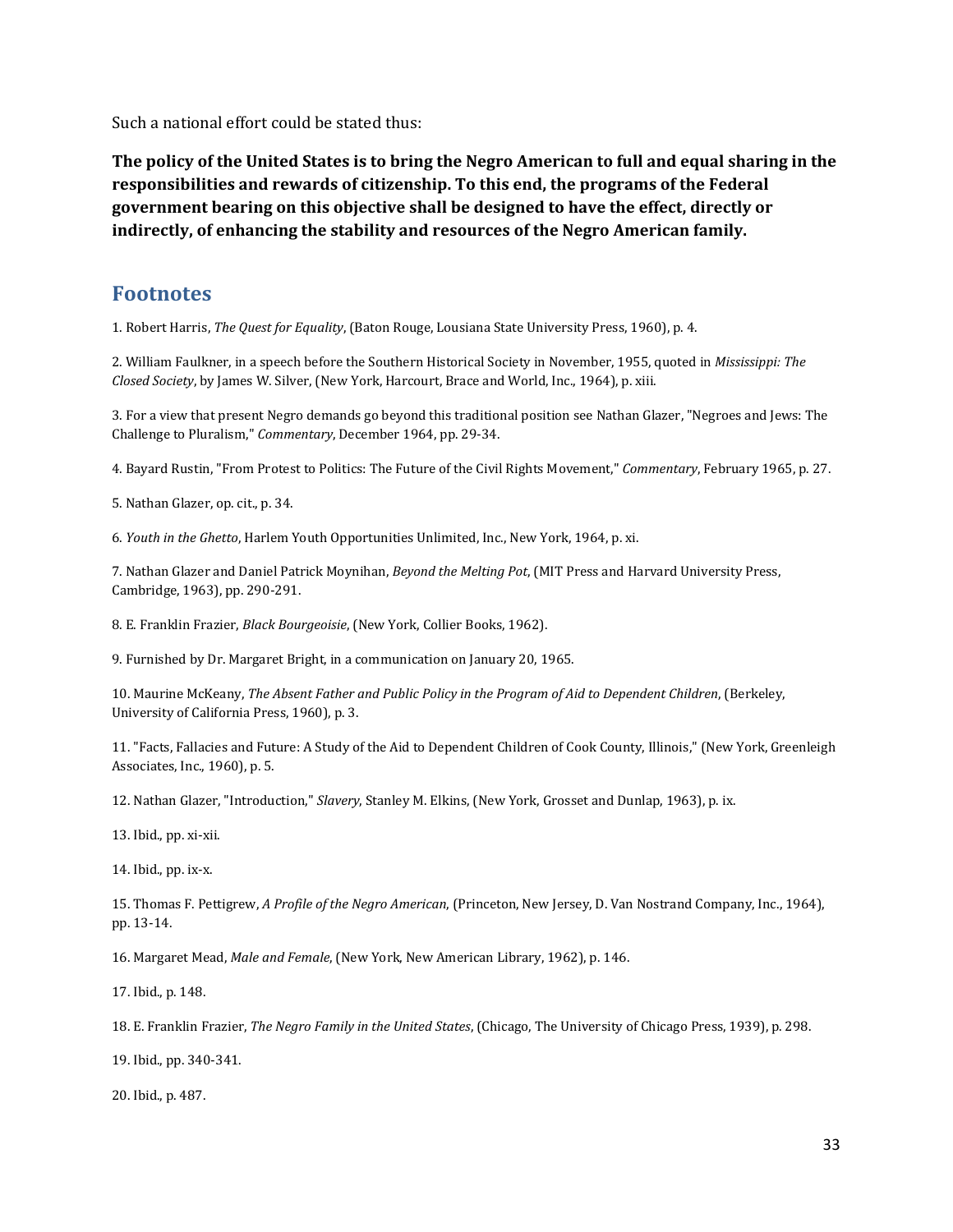21. Edward Wight Bakke, *Citizens Without Work*, (New Haven, Yale University Press, 1940).

22. Ibid., p. 212.

23. Ibid., p. 224.

24. Economic Report of the President, January 1965, p. 163.

25. Vera C. Perrella and Forrest A. Bogan, "Out of School Youth, February 1963," *Special Labor Force Report*, No. 46, Bureau of Labor Statistics, U. S. Department of Labor.

26. *Youth in the Ghetto*, op. cit., p. 185.

27. E. Franklin Frazier, *Black Bourgeoisie*, (New York, Collier Books, 1962).

28. Robert O. Blood, Jr. and Donald M. Wolfe, *Husbands and Wives: The Dynamics of Married Living*, (Illinois, The Free Press of Glencoe, 1960), p. 34.

29. Ibid., p. 35.

30. Ibid.

31. Based on a preliminary draft of a report by the President's Committee on Equal Employment Opportunity.

32. Whitney Young, *To Be Equal*, (New York, McGraw Hill Book Company, 1964), p. 25.

33. Ibid., p. 175.

34. Thomas F. Pettigrew, op. cit., p. 16.

35. Deton Brooks, quoted in *The New Improved American* by Bernard Asbell, (New York, McGraw Hill Book Company, 1965), p. 76.

36. Dorothy Height, in the Report of Consultation of Problems of Negro Women, President's Commission on the Status of Women, April 19, 1963, p. 35.

37. Duncan M. MacIntyre, *Public Assistance: Too Much or Too Little?* (New York, New York State School of Industrial Relations, Cornell University, Bulletin 53-1, December 1964), pp. 73-74.

38. Robin M. Williams, Jr., *Strangers Next Door*, (Englewood Cliffs, New Jersey, Prentice-Hall, Inc., 1964), p. 240.

39. *Youth in the Ghetto*, op. cit., p. 195.

40. Martin Deutch and Bert Brown, "Social Influences in Negro-White Intelligence Differences," *Social Issues*, April 1964, p. 27.

41. Ibid., p. 29.

42. Ibid.

43. Ibid., p. 31.

44. Ibid.

45. "Negroes in Apprenticeship, New York State," *Monthly Labor Review*, September 1960, p. 955.